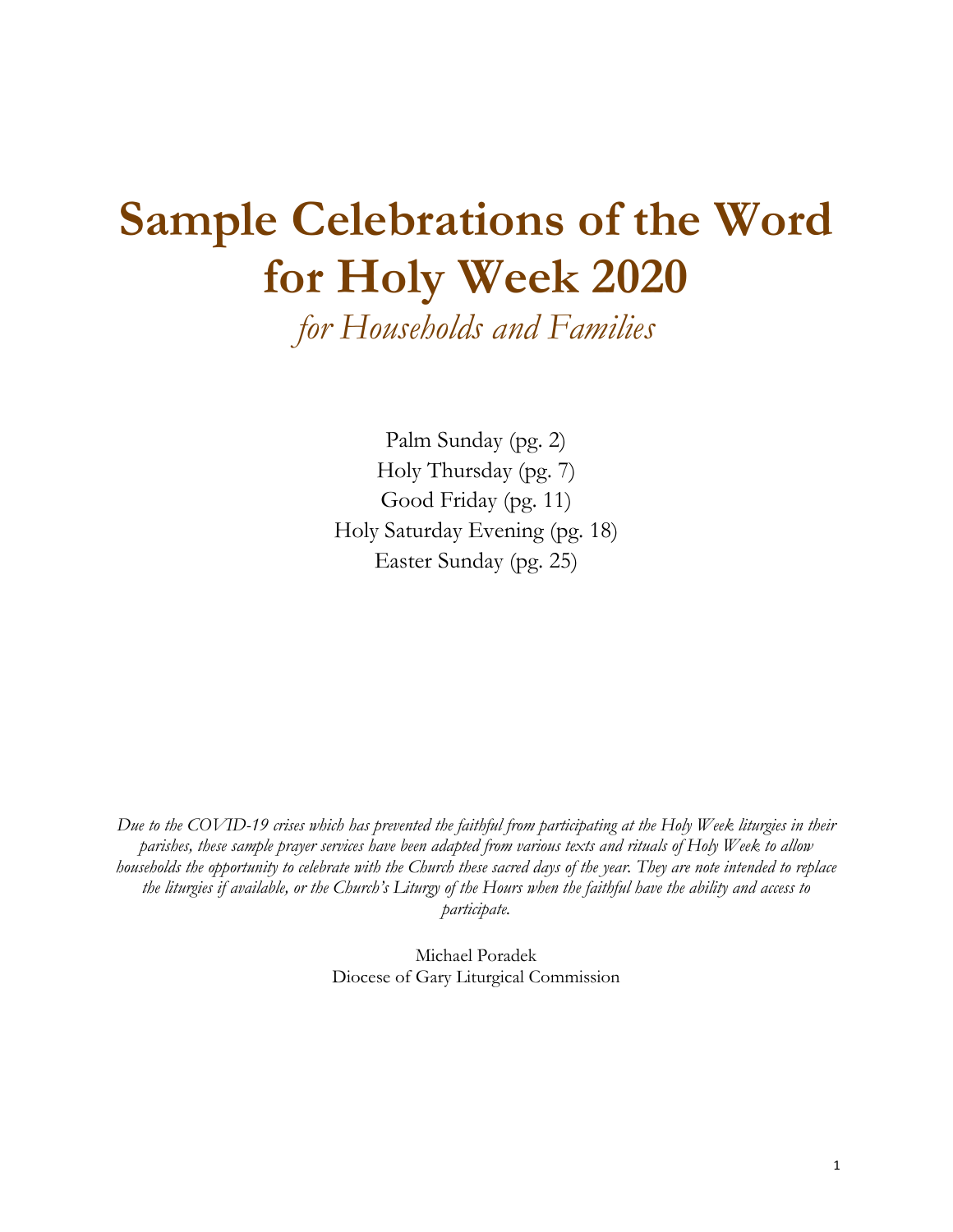# **A Celebration of the Word for Palm Sunday**

Sample Prayer Service at Home Without Mass

At an appropriate time, gather together to celebrate Palm Sunday and Jesus' entry into Jerusalem. A simple prayer space can be created for the entire Holy Week, starting today with a candle, crucifix, and/or palms / other plants available (or, children might create palm branches). If there is Holy Water in the home, the family may sign themselves when they gather with it. If the hymn is unfamiliar, you may find it on the internet (example: YouTube), shorten it, or simply move on to the other prayers. A leader should divide up the roles and adjust the service as necessary to make sure everyone is able to participate.

### **Hymn Crown Him with Many Crowns**

Crown him with many crowns, the Lamb upon his throne. Hark! How the heavenly anthem drowns all music but its own. Awake, my soul, and sing of him who died for thee, And hail him as thy matchless King through all eternity.

Crown him the Lord of life, who triumphed over the grave, And rose victorious in the strife for those he came to save. His glories now we sing, who died, and rose on high, Who died eternal life to bring, and lives that death may die.

Crown him the Lord of love, behold his hands and side, Those wounds, yet visible above, in beauty glorified. No angel in the sky can fully bear that sight, But downward bends his burning eye at mysteries so bright.

Crown him the Lord of Heaven, enthroned in worlds above, Crown him the King to Whom is given the wondrous name of Love. Crown him with many crowns, as thrones before Him fall; Crown him, ye kings, with many crowns, for he is King of all.

#### **Introduction**

#### All make the Sign of the Cross together.

| Leader: | In the name of the Father, and of the Son, and of the Holy Spirit.                                                                                                                                                                                                                                                                                                                         |
|---------|--------------------------------------------------------------------------------------------------------------------------------------------------------------------------------------------------------------------------------------------------------------------------------------------------------------------------------------------------------------------------------------------|
| All:    | Amen                                                                                                                                                                                                                                                                                                                                                                                       |
| Leader: | Since Ash Wednesday, we have prepared our hearts and home<br>through prayer, fasting, and works of charity<br>for this celebration of Holy Week.<br>While we cannot be together with our parish family in person,<br>we unite with the whole Church at the beginning of this Holy Week,<br>as we walk recall the Paschal Mystery:<br>the Passion, Death, and Resurrection of Jesus Christ. |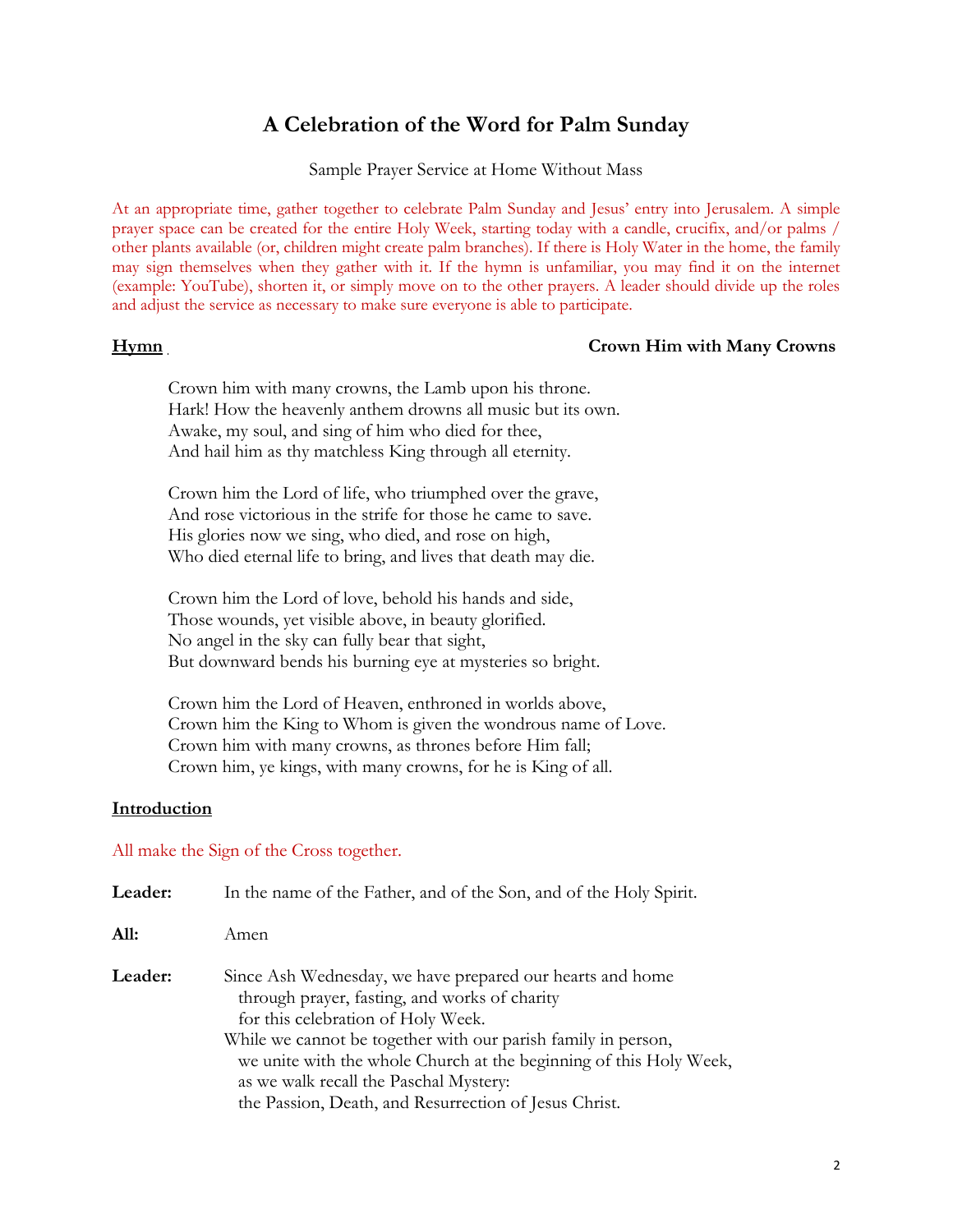Let us walk with Jesus in a special way this week and today remember his entry into the city of Jerusalem. By following in his footsteps and recalling his great sacrifice, may we join our hearts to his, and share in his Cross as we prepare our hearts and homes for the joy of his Resurrection.

**Gospel Reading** Matthew 21:1-11

**Reader:** Let us listen to the words of the Holy Gospel according to Matthew:

When Jesus and the disciples drew near Jerusalem and came to Bethphage on the Mount of Olives, Jesus sent two disciples, saying to them, "Go into the village opposite you, and immediately you will find an ass tethered, and a colt with her. Untie them and bring them here to me. And if anyone should say anything to you, reply, 'The master has need of them.' Then he will send them at once." This happened so that what had been spoken through the prophet might be fulfilled: Say to daughter Zion, *"Behold, your king comes to you, meek and riding on an ass, and on a colt, the foal of a beast of burden."* The disciples went and did as Jesus had ordered them. They brought the ass and the colt and laid their cloaks over them, and he sat upon them. The very large crowd spread their cloaks on the road, while others cut branches from the trees and strewed them on the road. The crowds preceding him and those following kept crying out and saying: "Hosanna to the Son of David; blessed is the he who comes in the name of the Lord; hosanna in the highest." And when he entered Jerusalem the whole city was shaken and asked, "Who is this?" And the crowds replied, "This is Jesus the prophet, from Nazareth in Galilee." The Gospel of the Lord

All: Praise to you, Lord Jesus Christ.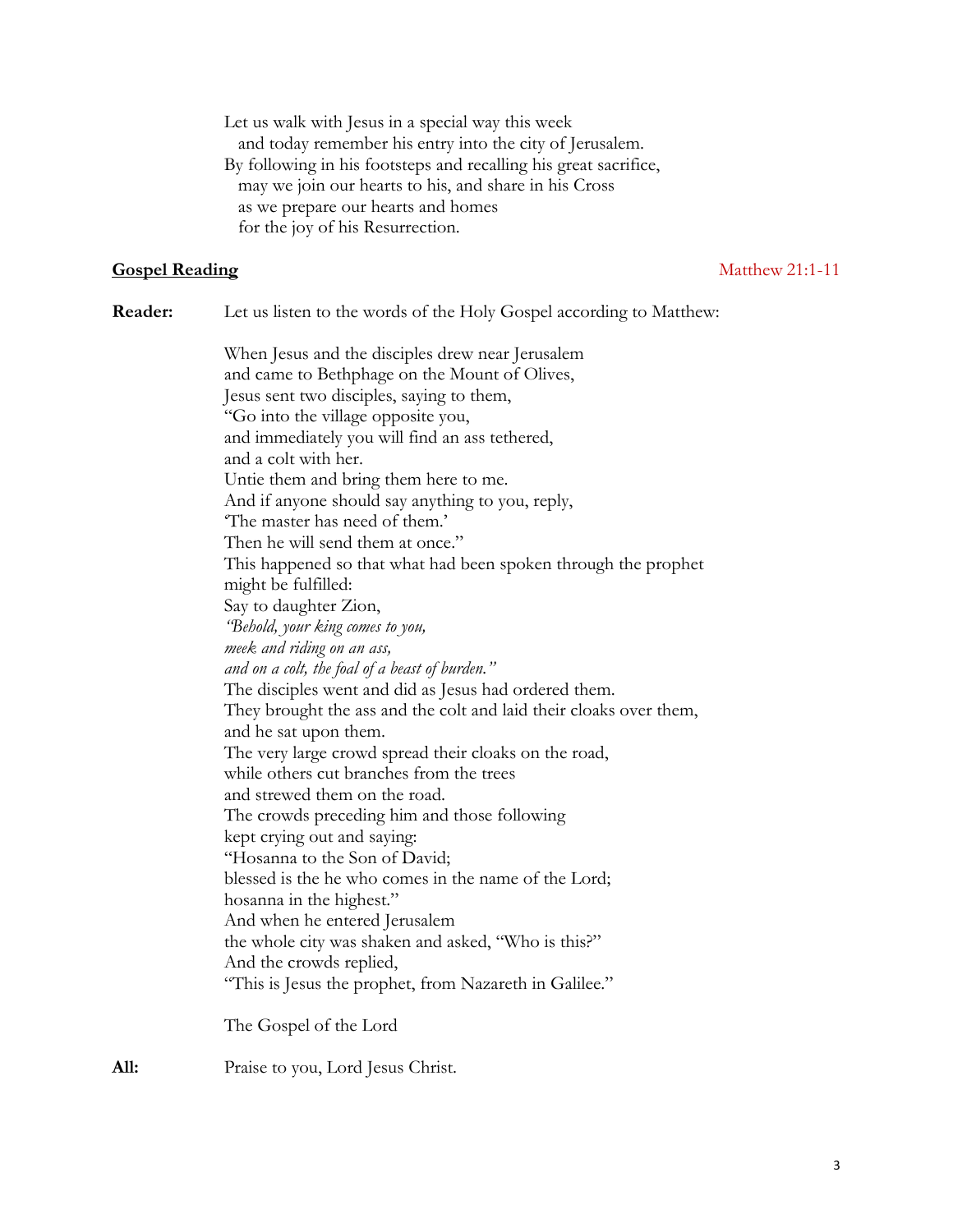# **Responsorial Psalm** Psalm 22

| Leader:              | Our response is: My God, my God, why have you abandoned me?                                                                                                                                                                                                      |
|----------------------|------------------------------------------------------------------------------------------------------------------------------------------------------------------------------------------------------------------------------------------------------------------|
| All:                 | My God, my God, why have you abandoned me?                                                                                                                                                                                                                       |
| Leader:              | All who see me scoff at me;<br>they mock me with parted lips, they wag their heads:<br>"He relied on the LORD; let him deliver him,<br>let him rescue him, if he loves him."                                                                                     |
| All:                 | My God, my God, why have you abandoned me?                                                                                                                                                                                                                       |
| Leader:              | Indeed, many dogs surround me,<br>a pack of evildoers closes in upon me;<br>They have pierced my hands and my feet;<br>I can count all my bones.                                                                                                                 |
| All:                 | My God, my God, why have you abandoned me?                                                                                                                                                                                                                       |
| Leader:              | They divide my garments among them,<br>and for my vesture they cast lots.<br>But you, O LORD, be not far from me;<br>O my help, hasten to aid me.                                                                                                                |
| All:                 | My God, my God, why have you abandoned me?                                                                                                                                                                                                                       |
| Leader:              | I will proclaim your name to my brethren;<br>in the midst of the assembly I will praise you:<br>"You who fear the LORD, praise him;<br>all you descendants of Jacob, give glory to him;<br>revere him, all you descendants of Israel!"                           |
| All:                 | My God, my God, why have you abandoned me?                                                                                                                                                                                                                       |
| <b>Intercessions</b> |                                                                                                                                                                                                                                                                  |
| Leader:              | As we remember the hardships that Jesus endured for us, we remember and are filled<br>with hope because God is with us always, even in sad moments in life. Let us therefore<br>call upon Him who hears all of our needs. Please respond: Lord, hear our prayer. |
| Reader:              | For the Pope, our Bishop, and all leaders of the Church; that they will continue to lead<br>us with wisdom and be inspired by the Holy Spirit. Let us pray to the Lord. R.                                                                                       |
| Reader:              | That all nations of the world will always find ways of seeking peace and care for the<br>lives of their people. Let us pray to the Lord. R.                                                                                                                      |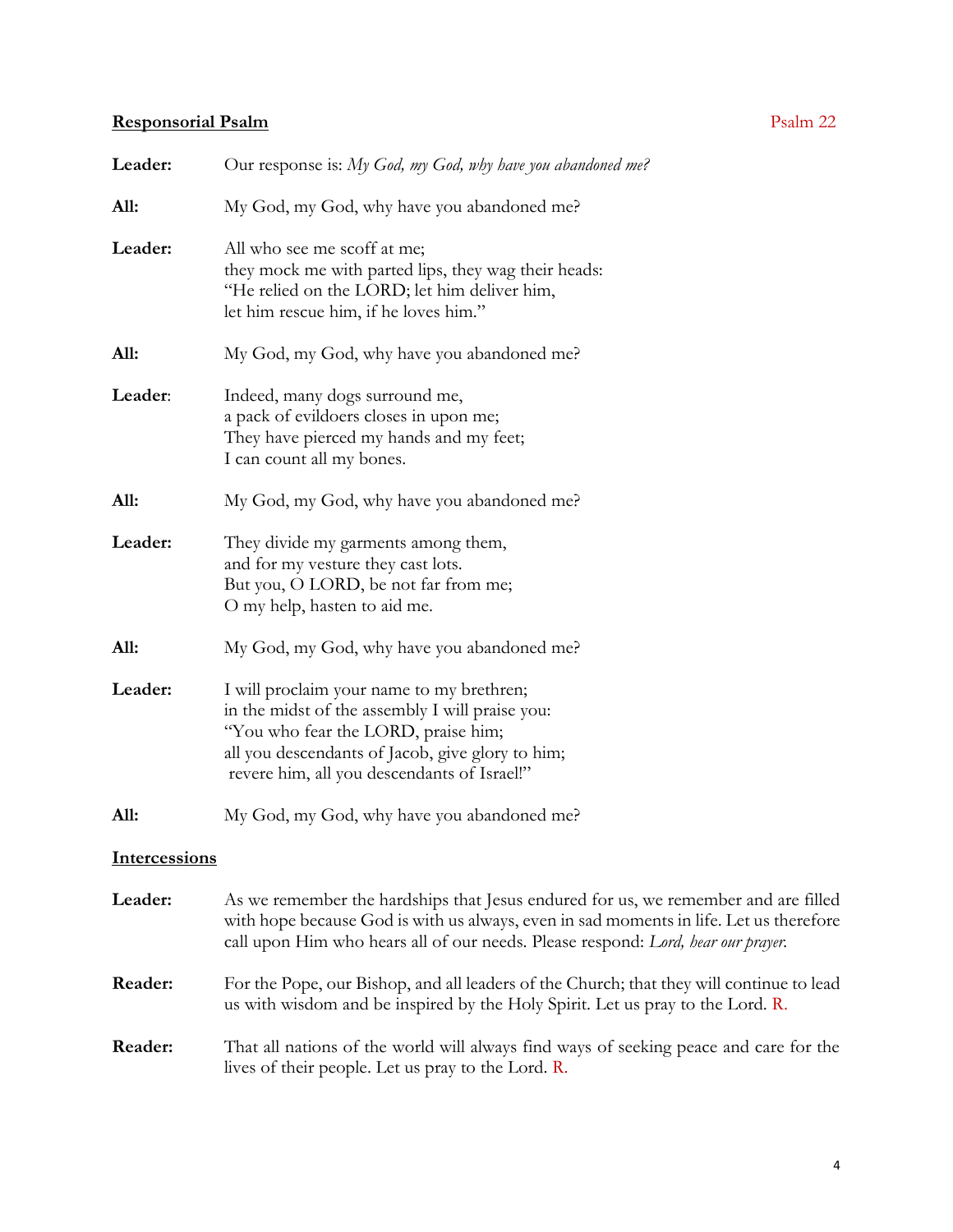| Reader: | For all those who are suffering from illness. That they will strengthen in their struggle,<br>bring comfort to their family and friends, and keep their caregivers safe. Let us pray<br>to the Lord. R. |
|---------|---------------------------------------------------------------------------------------------------------------------------------------------------------------------------------------------------------|
| Reader: | That we will keep our hearts open to those who are in most need of our prayers during<br>this Holy Week, and spend these days preparing for the hope and joy of Easter. Let us<br>pray to the Lord. R.  |
| Reader: | For what else shall we pray?                                                                                                                                                                            |

#### Add intentions and prayers.

For all these intentions, let us pray to the Lord. R.

### **Our Father**

| Leader: | Remember us Lord when you come into your kingdom and teach us to pray as you |
|---------|------------------------------------------------------------------------------|
|         | taught us:                                                                   |

**All:** Our Father…

#### **Conclusion**

| Leader: | Let us pray.                                          |
|---------|-------------------------------------------------------|
|         | Almighty, ever-living God,                            |
|         | You have given the human race Jesus Christ our Savior |
|         | as a model of humility.                               |
|         | He fulfilled your will                                |
|         | by becoming man and giving his life on the cross.     |
|         | Help us to bear witness to you                        |
|         | by following his example of suffering                 |
|         | and make us worthy to share in his resurrection.      |
|         | We ask this through our Lord Jesus Christ, your Son,  |
|         | Who lives and reigns with you and the Holy Spirit,    |
|         | one God, for ever and ever.                           |
|         |                                                       |

**All:** Amen.

All make the Sign of the Cross together.

| Leader: | May the Lord bless, protect us from all evil, |
|---------|-----------------------------------------------|
|         | and bring us to everlasting life.             |

**All:** Amen.

Besides the candle, the prayer space can be kept up in the home throughout the Week and changed for the particular days. Spend some additional time as a family in prayer together throughout the day, especially for those who are sick or lonely. Consider finding the Gospel reading in the Bible together.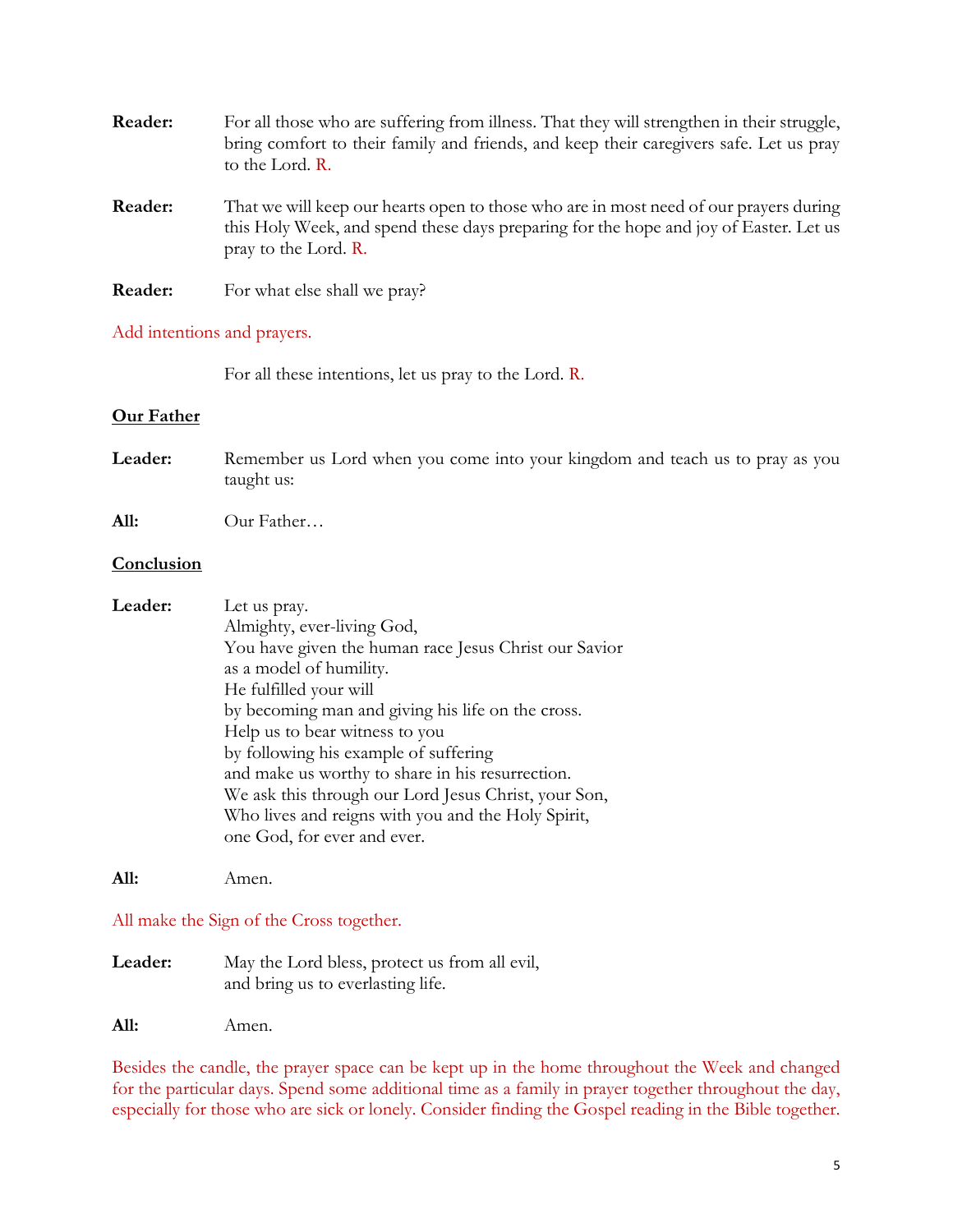Excerpts from the English translation of *Lectionary for Mass* © 1969, 1981, 1997, International Commission on English in the Liturgy Corporation, (ICEL); excerpts from the English translation of *The Roman Missal* © 2010, ICEL; excerpts from the English translation of *Book of Blessings* © 1988, ICEL; excerpts from the English translation of The Liturgy of the Hours © 1974, ICEL. All rights reserved. Hymn: DIADEMATA; Text by George J Elvery (1868); PD. Edited: Michael Poradek, Diocese of Gary; 2020.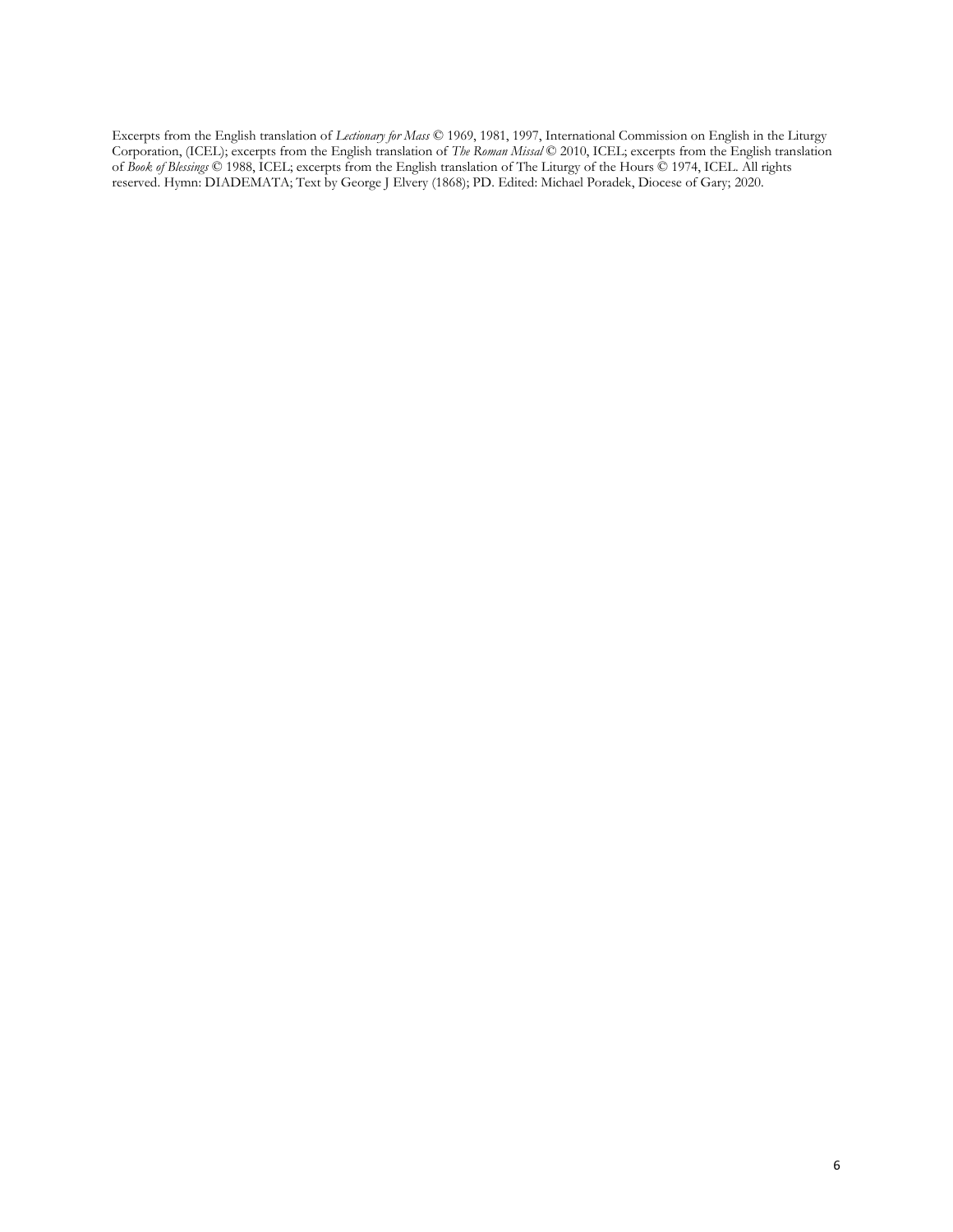# **A Celebration of the Word for Holy Thursday Evening**

Sample Prayer Service at Home Without Mass

In the evening, gather together to celebrate the Lord's Supper and start of the Triduum, the Sacred Three Days of the Church's Year leading to the celebration of Easter. A simple prayer space can be created with a candle, crucifix, and/or an image of the Last Supper, grapes/bread, etc. For the washing of feet, prepare a large bowl/basin, towels, pitcher of warm water, and chair. If the hymn is unfamiliar, you may find it on the internet (example: YouTube), shorten it, or simply move on to the other prayers. A leader should divide up the roles and adjust the service as necessary to make sure everyone is able to participate.

#### **Hymn Lift High the Cross**

| Refrain: | Lift high the cross, the love of Christ proclaim<br>till all the world adore his sacred name.              |
|----------|------------------------------------------------------------------------------------------------------------|
|          | 1. Led on their way by this triumphant sign,<br>the hosts of God in conquering ranks combine. (refrain)    |
|          | 2. Each newborn servant of the Crucified<br>bears on the brow the seal of him who died. <i>(refrain)</i>   |
|          | 3. O Lord, once lifted on the glorious tree,<br>your death has brought us life eternally. <i>(refrain)</i> |
|          | 4. So shall our song of triumph ever be:<br>praise to the Crucified for victory! (refrain)                 |

### **Introduction**

All make the Sign of the Cross together.

Leader: In the name of the Father, and of the Son, and of the Holy Spirit.

**All:** Amen

Leader: Tonight we begin to celebrate the three sacred, holy days of the Church's Year, when we remember the death, burial, and resurrection of our Lord, Jesus Christ. While we cannot gather with our parish family, we join with our Church family around the world and remember the great love God has for us. Tonight we remember Jesus' sharing of the Last Supper with his disciples and his gift of the Eucharist to them and to all of us. We also remember how he washed the disciples' feet as a reminder that we too must serve one another as he served.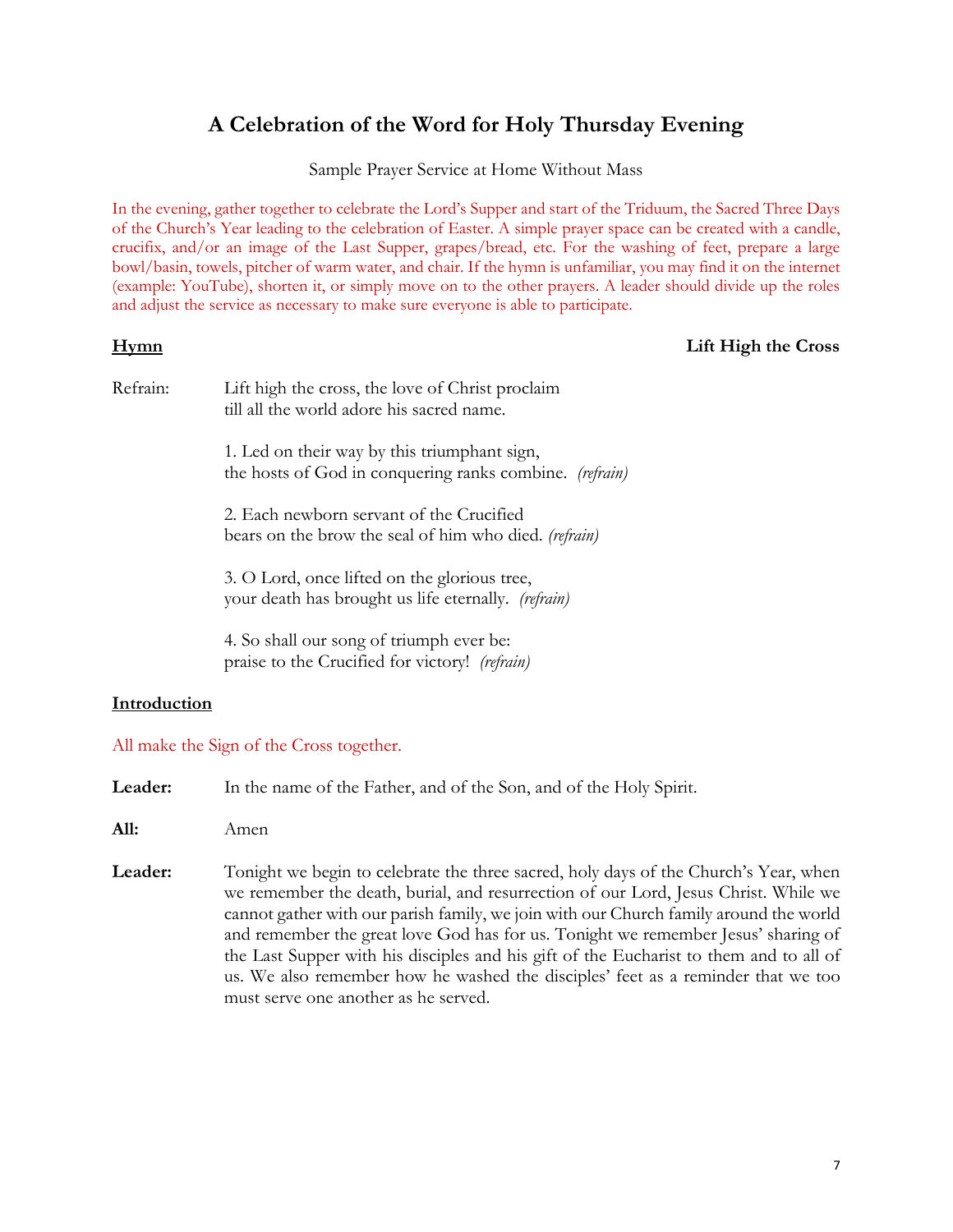**Reader I:** Let us first listen to the words of the Saint Paul to the Corinthians:

Brothers and sisters: I received from the Lord what I also handed on to you, that the Lord Jesus, on the night he was handed over, took bread, and, after he had given thanks, broke it and said, "This is my body that is for you. Do this in remembrance of me." In the same way also the cup, after supper, saying, "This cup is the new covenant in my blood. Do this, as often as you drink it, in remembrance of me." For as often as you eat this bread and drink the cup, you proclaim the death of the Lord until he comes.

The Word of the Lord

**All:** Thanks be to God

#### Pause for silent prayer.

#### **Gospel Reading** John 13:1-5

Before the feast of Passover, Jesus knew that his hour had come to pass from this world to the Father. He loved his own in the world and he loved them to the end. The devil had already induced Judas, son of Simon the Iscariot, to hand him over. So, during supper, fully aware that the Father had put everything into his power and that he had come from God and was returning to God, he rose from supper and took off his outer garments.

**Reader:** Let us listen to the words of the Holy Gospel according to John:

- He took a towel and tied it around his waist.
- Then he poured water into a basin
- and began to wash the disciples' feet
- and dry them with the towel around his waist.
- He came to Simon Peter, who said to him,
- "Master, are you going to wash my feet?"
- Jesus answered and said to him,
- "What I am doing, you do not understand now,
- but you will understand later."
- Peter said to him, "You will never wash my feet."
- Jesus answered him,
- "Unless I wash you, you will have no inheritance with me."
- Simon Peter said to him,
- "Master, then not only my feet, but my hands and head as well."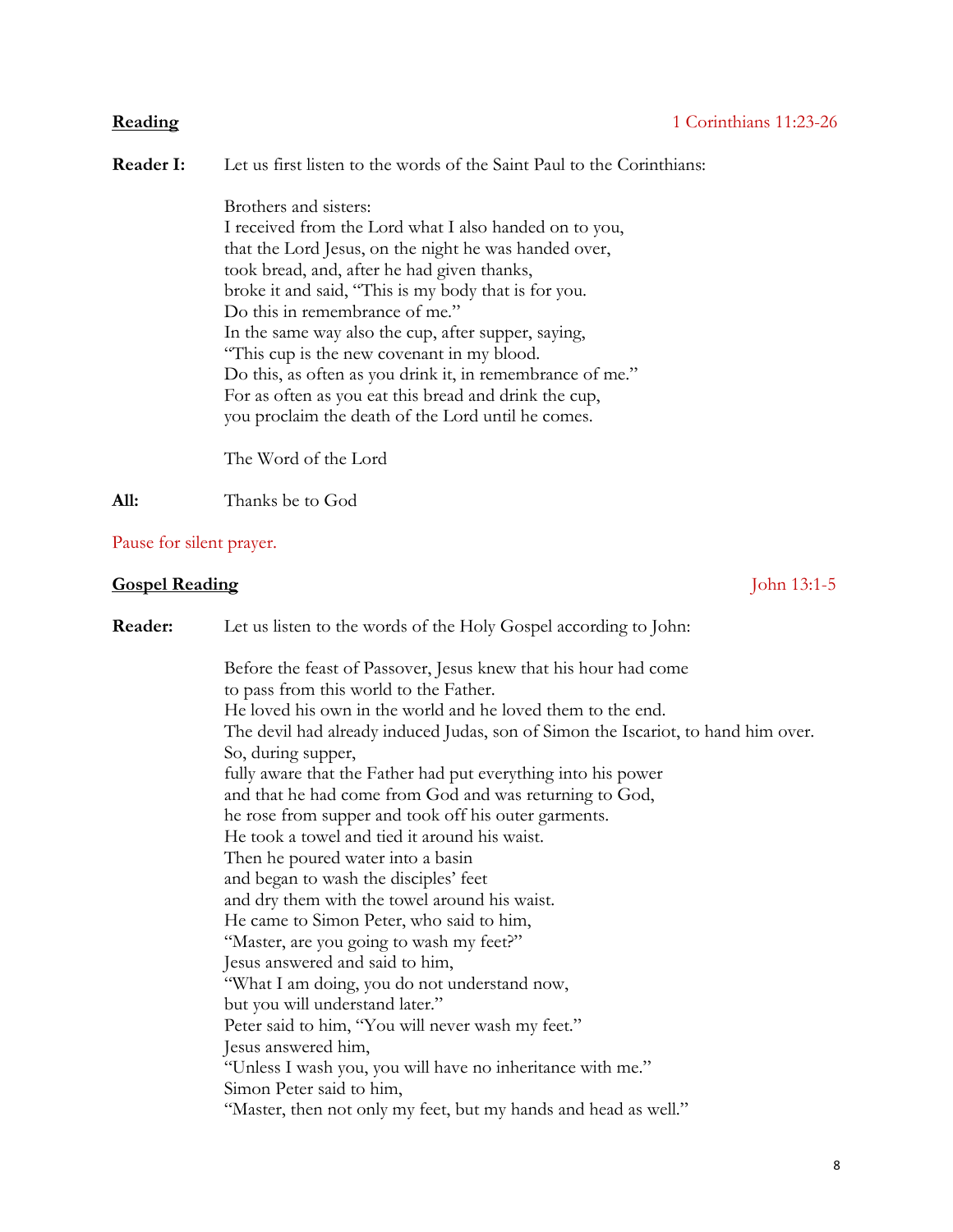Jesus said to him, "Whoever has bathed has no need except to have his feet washed, for he is clean all over; so you are clean, but not all." For he knew who would betray him; for this reason, he said, "Not all of you are clean."

So when he had washed their feet and put his garments back on and reclined at table again, he said to them, "Do you realize what I have done for you? You call me 'teacher' and 'master,' and rightly so, for indeed I am. If I, therefore, the master and teacher, have washed your feet, you ought to wash one another's feet. I have given you a model to follow, so that as I have done for you, you should also do."

The Gospel of the Lord

All: Praise to you, Lord Jesus Christ.

### **Washing of Feet**

Leader: Just as Jesus washed the feet of his disciples, let us remember that we are called to help those around us, especially those who are most in need.

The Leader invites others to have their feet washed and to wash each other's feet. After removing shoes/socks, one by one each may be seated and extend their feet over the bowl. This can be done by simply pouring water over the foot/feet and drying with a towel symbolically.

#### **Intercessions**

| Leader: | As we celebrate the night that Jesus gifted us with his Body and Blood in the Eucharist<br>before he was betrayed, we gather our prayers as one family. Please respond: Lord, hear<br>our prayer.    |
|---------|------------------------------------------------------------------------------------------------------------------------------------------------------------------------------------------------------|
| Reader: | For the Church, especially those who serve in ministry; may all be strengthened to<br>share the Good News of Jesus Christ in these challenging times. Let us pray to the<br>Lord. R.                 |
| Reader: | That through the example of Jesus Christ's service to others, all nations will work to<br>provide for the most vulnerable among us, especially the poor and homeless. Let us<br>pray to the Lord. R. |
| Reader: | For all who care for the sick. May the compassion of Christ strengthen them in their<br>efforts to bring healing and hope to others. Let us pray to the Lord. R.                                     |
| Reader: | For all our friends, neighbors, and others who are lonely. May they remember they are<br>loved and are part of our family in Christ. Let us pray to the Lord. R.                                     |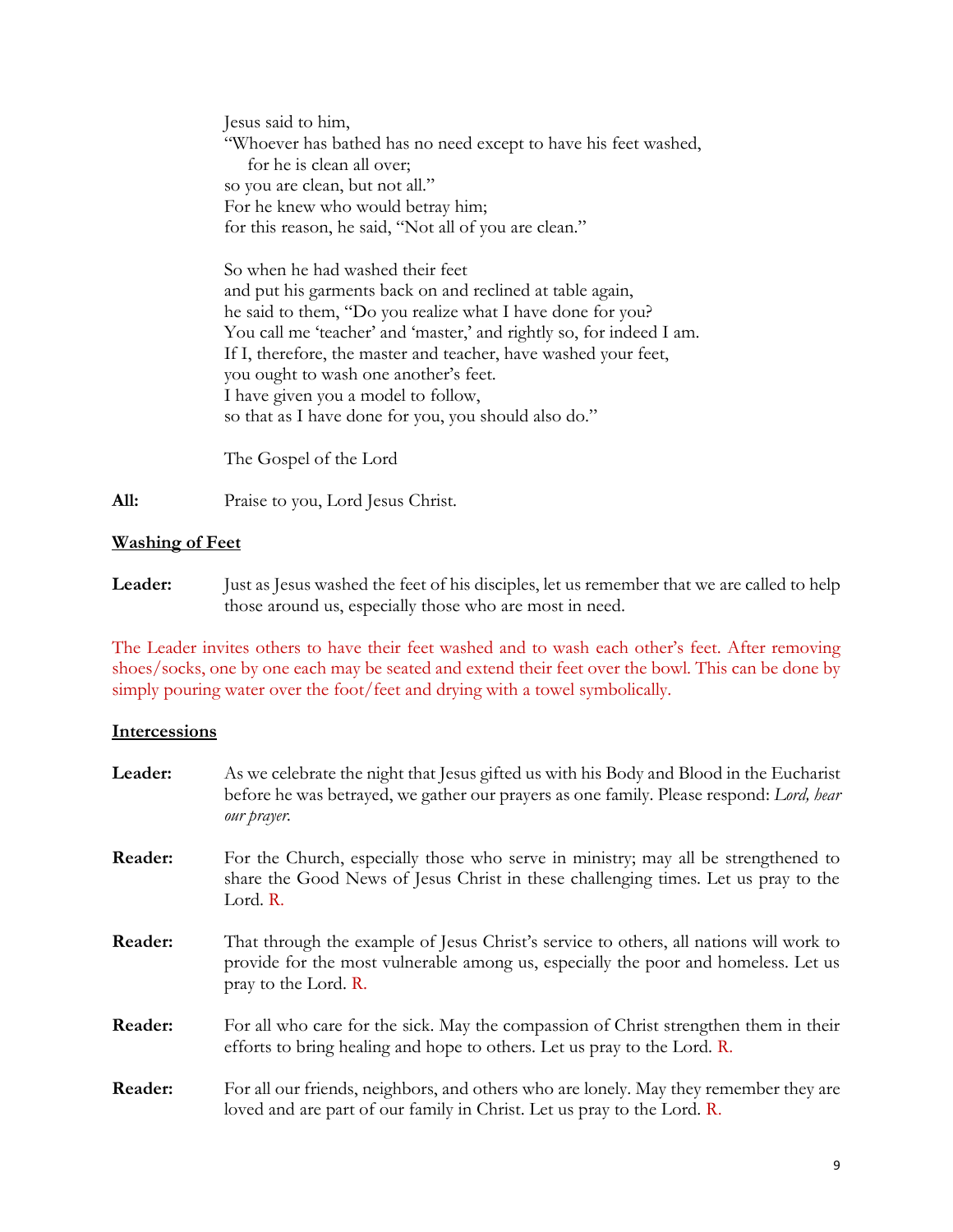**Reader:** For what else shall we pray?

#### Add intentions and prayers.

For all these intentions, let us pray to the Lord. R.

#### **Our Father**

Leader: Remember us Lord when you come into your kingdom and teach us to pray as you taught us:

**All:** Our Father…

#### **Conclusion (Prayer from the Liturgy of the Hours)**

| Leader: | Let us pray.                                             |
|---------|----------------------------------------------------------|
|         | Father,                                                  |
|         | for your glory and our salvation                         |
|         | you appointed Jesus Christ eternal High Priest.          |
|         | May the people he gained for you by his blood            |
|         | come to share in the power of his cross and resurrection |
|         | by celebrating his memorial in the eucharist,            |
|         | for he lives and reigns with you and the Holy Spirit,    |
|         | one God, for ever and ever.                              |
|         |                                                          |

**All:** Amen.

All make the Sign of the Cross together.

**Leader:** May the Lord bless, protect us from all evil, and bring us to everlasting life.

**All:** Amen.

Besides the candle, the prayer space can be kept up in the home throughout the evening or prepared for Good Friday. Spend some quiet time as a family in prayer together for the remainder of the evening if possible. Consider beginning your Good Friday fasting and abstaining following the prayer time has concluded.

Excerpts from the English translation of *Lectionary for Mass* © 1969, 1981, 1997, International Commission on English in the Liturgy Corporation, (ICEL); excerpts from the English translation of *The Roman Missal* © 2010, ICEL; excerpts from the English translation of *Book of Blessings* © 1988, ICEL; excerpts from the English translation of The Liturgy of the Hours © 1974, ICEL. All rights reserved. Hymn: Lift High the Cross, 'Crucifier' Sydney H. Nicholson, 1916. Setting: "Hymns Ancient and Modern", 1922. copyright: public domain. Edited: Michael Poradek, Diocese of Gary; 2020.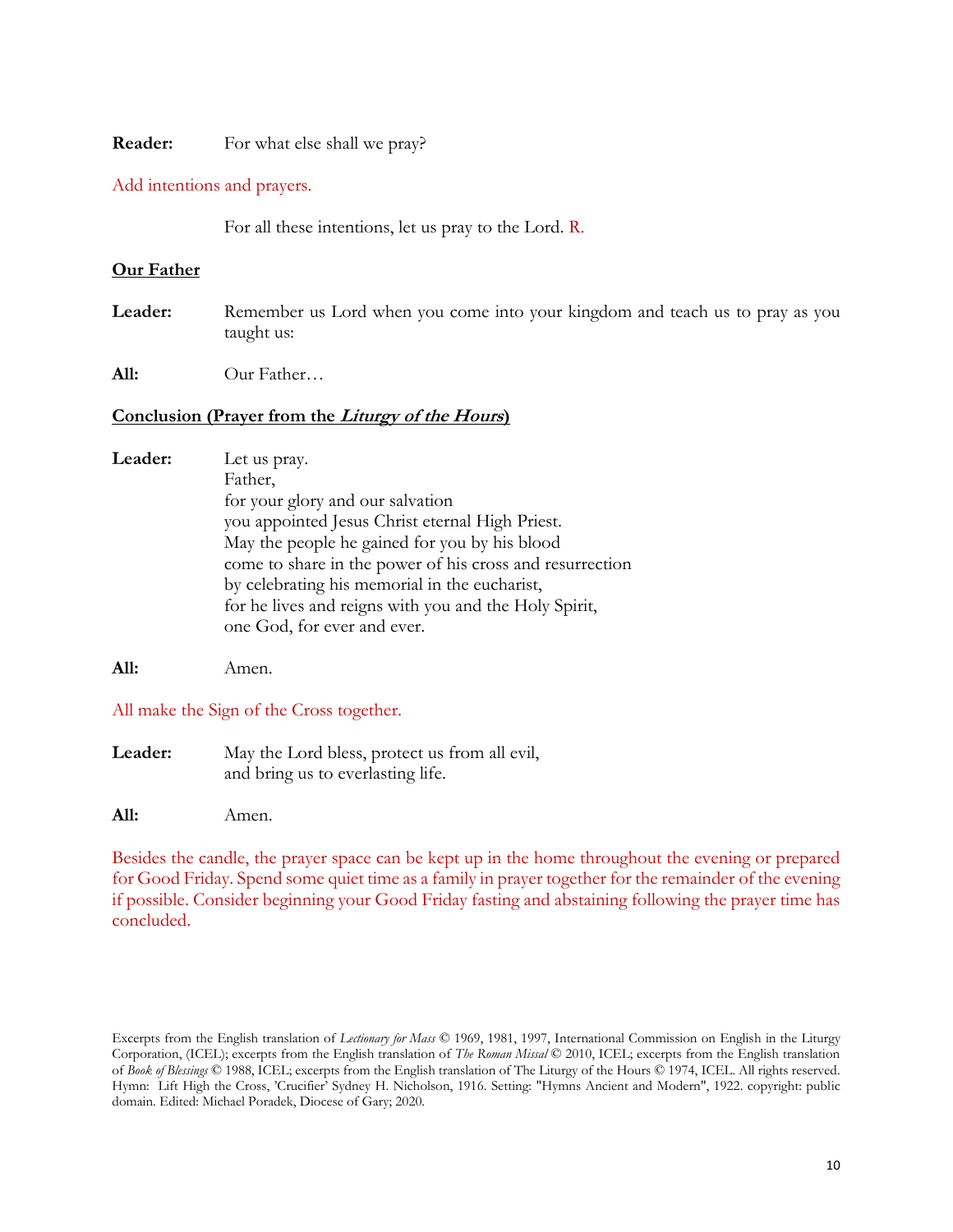# **A Celebration of the Word for Good Friday**

Sample Prayer Service at Home Without Good Friday Services

At an appropriate time, preferably in the afternoon or evening, gather together to celebrate Good Friday, the passion and death of Jesus Christ. A simple prayer space can be adjusted with a candle, cross or crucifix, and red cloth. If the song is unfamiliar, you may find it on the internet (example: YouTube), shorten it, or simply move on to the other prayers. A leader should divide up the roles and adjust the service as necessary to make sure everyone is able to participate.

For the reading of the Passion, the Leader should assign parts: Narrator (N), Voice (V), Jesus ( $\mathbf{\mathbf{\mathbf{\mathbf{F}}}}$ ), and all others as Crowd (C). These parts may be doubled if there are less than four people able to read a part. Before the prayer service, the Leader may choose to highlight each part, especially for children, to ease in finding their parts. Encourage as much participation as possible.

**Hymn** Were You There?

1. Were you there when they crucified my Lord? Were you there when they crucified my Lord? Oh! Sometimes it causes me to tremble, tremble, tremble. Were you there when they crucified my Lord?

2. Were you there when they nailed Him to the tree? Were you there when they nailed Him to the tree? Oh! Sometimes it causes me to tremble, tremble, tremble. Were you there when they nailed Him to the tree?

3. Were you there when they pierced Him in the side? Were you there when they pierced Him in the side? Oh! Sometimes it causes me to tremble, tremble, tremble. Were you there when they pierced Him in the side?

4. Were you there when the sun refused to shine? Were you there when the sun refused to shine? Sometimes it causes me to tremble, tremble, tremble. Were you there when the sun refused to shine?

5. Were you there when they laid Him in the tomb? Were you there when they laid Him in the tomb? Sometimes it causes me to tremble, tremble, tremble. Were you there when they laid Him in the tomb?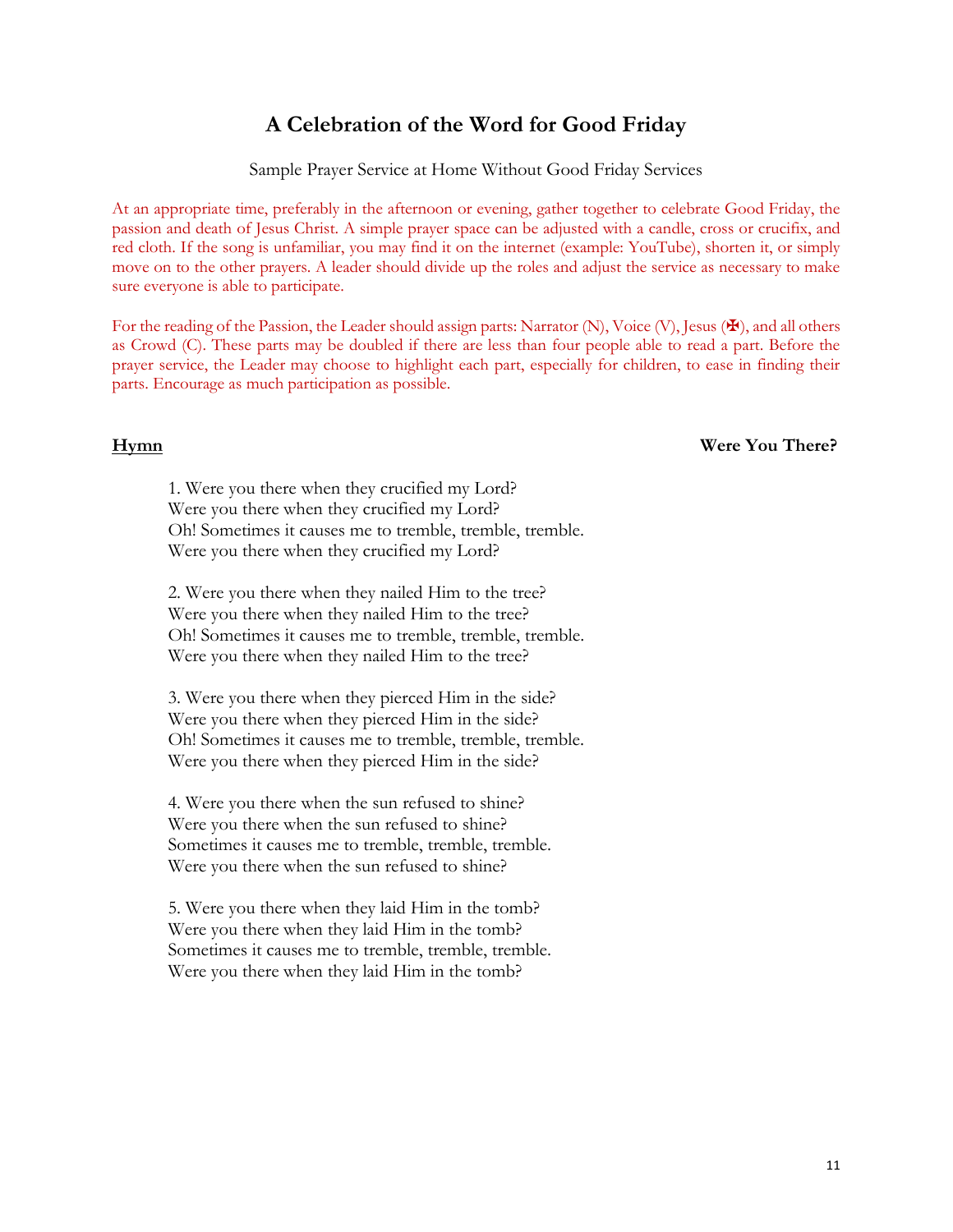#### **Introduction**

All make the Sign of the Cross together.

**Leader:** In the name of the Father, and of the Son, and of the Holy Spirit.

**All:** Amen

**Leader:** Today we recall the passion of Jesus Christ on the Cross. While we cannot be with our parish family today, we remember and join with all those suffering around the world

#### **The Reading of the Passion**  John 19:1-42

Narrator (N), Voice (V), Jesus  $(\mathbf{\mathbf{\mathbf{\mathbf{\mathbf{H}}}}})$ , and all others as Crowd (C).

N: From the Passion of our Lord Jesus Christ according to John.

Then Pilate took Jesus and had him scourged. And the soldiers wove a crown out of thorns and placed it on his head, and clothed him in a purple cloak, and they came to him and said,

#### **C: "Hail, King of the Jews!"**

- N: And they struck him repeatedly. Once more Pilate went out and said to them,
- V: "Look, I am bringing him out to you, so that you may know that I find no guilt in him."
- N: So Jesus came out, wearing the crown of thorns and the purple cloak. And he said to them,
- V: "Behold, the man!"
- N: When the chief priests and the guards saw him they cried out,

### **C: "Crucify him, crucify him!"**

- N: Pilate said to them,
- V: "Take him yourselves and crucify him. I find no guilt in him."
- N: The Jews answered,

### **C: "We have a law, and according to that law he ought to die, because he made himself the Son of God."**

- N: Now when Pilate heard this statement, he became even more afraid, and went back into the praetorium and said to Jesus,
- V: "Where are you from?"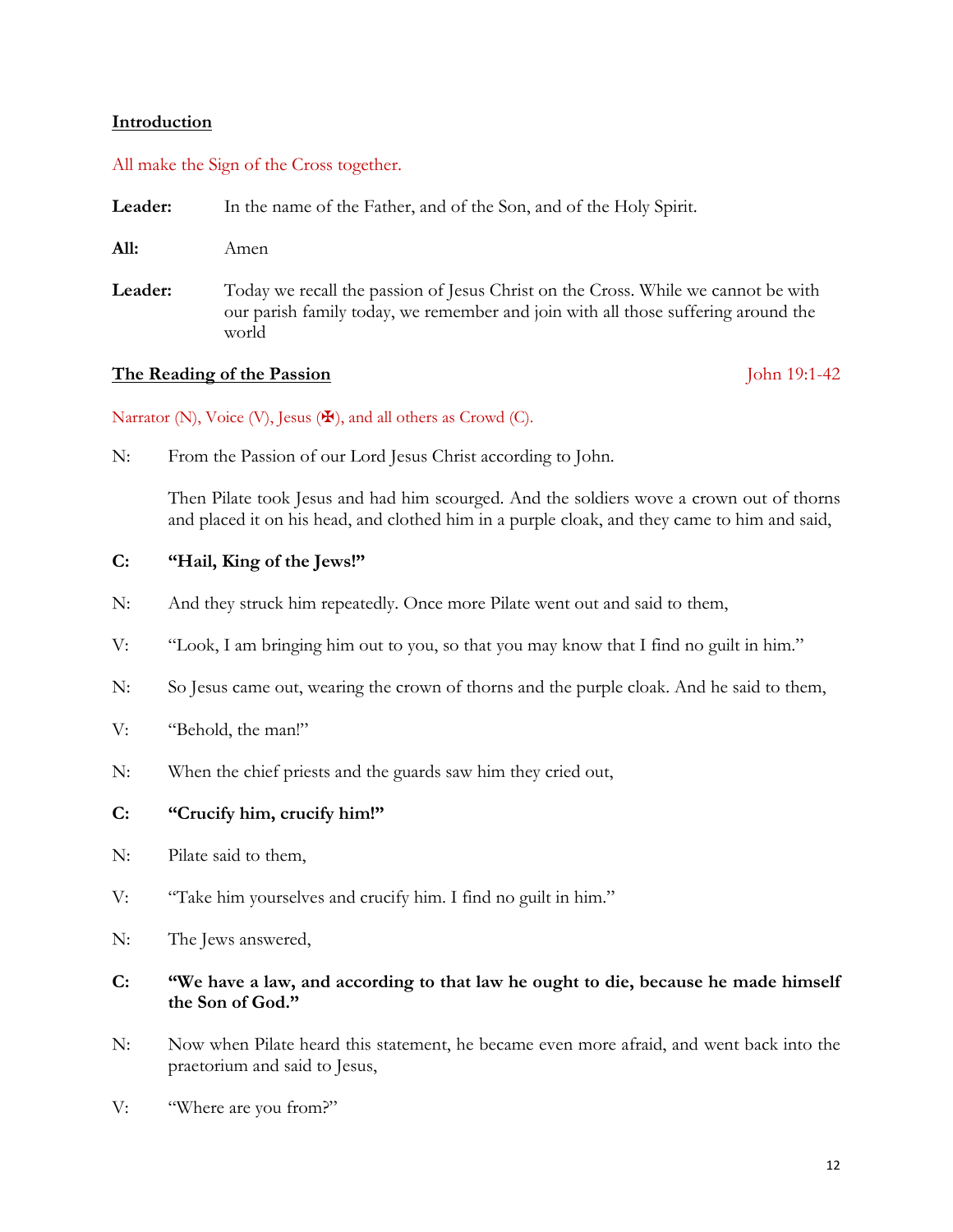- N: Jesus did not answer him. So Pilate said to him,
- V: "Do you not speak to me? Do you not know that I have power to release you and I have power to crucify you?"
- N: Jesus answered him,
- ✠ "You would have no power over me if it had not been given to you from Above. For this reason the one who handed me over to you has the greater sin."
- N: Consequently, Pilate tried to release him; but the Jews cried out,

### **C: "If you release him, you are not a Friend of Caesar. Everyone who makes himself a king opposes Caesar."**

- N: When Pilate heard these words he brought Jesus out and seated him on the judge's bench in the place called Stone Pavement, in Hebrew, Gabbatha. It was preparation day for Passover, and it was about noon. And he said to the Jews,
- V: "Behold, your king!"
- N: They cried out,
- **C: "Take him away, take him away! Crucify him!"**
- N: Pilate said to them,
- V: "Shall I crucify your king?"
- N: The chief priests answered,

#### **C: "We have no king but Caesar."**

N: Then he handed him over to them to be crucified. So they took Jesus, and, carrying the cross himself, he went out to what is called the Place of the Skull, in Hebrew, Golgotha. There they crucified him, and with him two others, one on either side, with Jesus in the middle… When the soldiers had crucified Jesus, they took his clothes and divided them into four shares, a share for each soldier. They also took his tunic, but the tunic was seamless, woven in one piece from the top down. So they said to one another,

#### **C: "Let's not tear it, but cast lots for it to see whose it will be,"**

N: in order that the passage of Scripture might be fulfilled that says: They divided my garments among them, and for my vesture they cast lots. This is what the soldiers did.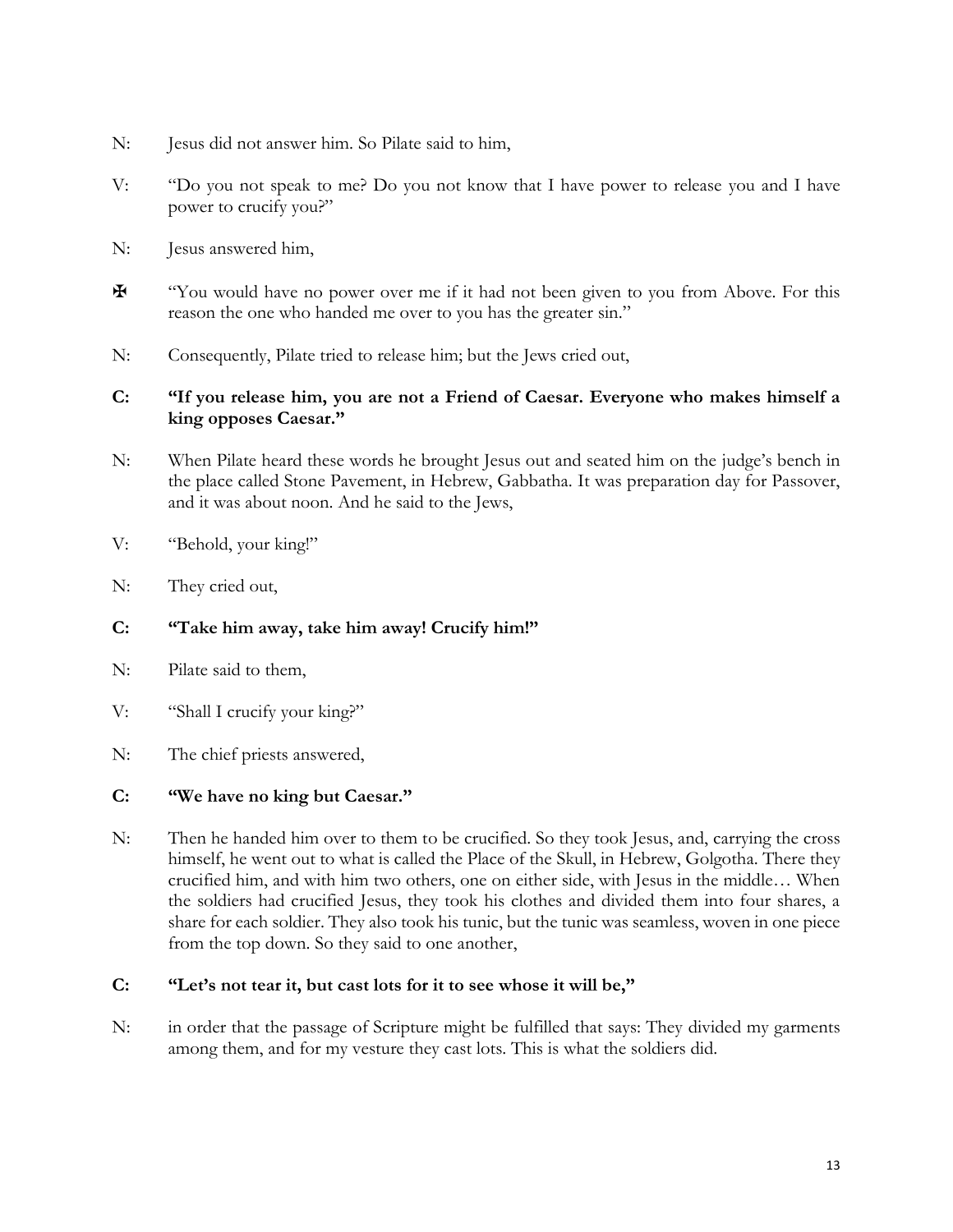Standing by the cross of Jesus were his mother and his mother's sister, Mary the wife of Clopas, and Mary of Magdala. When Jesus saw his mother and the disciple there whom he loved he said to his mother,

- ✠ "Woman, behold, your son."
- N: Then he said to the disciple,
- ✠ "Behold, your mother."
- N: And from that hour the disciple took her into his home. After this, aware that everything was now finished, in order that the Scripture might be fulfilled, Jesus said,
- ✠ "I thirst."
- N: There was a vessel filled with common wine. So they put a sponge soaked in wine on a sprig of hyssop and put it up to his mouth. When Jesus had taken the wine, he said,
- ✠ "It is finished."
- N: And bowing his head, he handed over the spirit.

### All kneel and pause for a short time in silence before the Cross/Crucifix (if present). Then the Leader invites all to stand.

N: Now since it was preparation day, in order that the bodies might not remain on the cross on the sabbath, for the sabbath day of that week was a solemn one, the Jews asked Pilate that their legs be broken and that they be taken down. So the soldiers came and broke the legs of the first and then of the other one who was crucified with Jesus. But when they came to Jesus and saw that he was already dead, they did not break his legs, but one soldier thrust his lance into his side, and immediately blood and water flowed out. An eyewitness has testified, and his testimony is true; he knows that he is speaking the truth, so that you also may come to believe. For this happened so that the Scripture passage might be fulfilled: *Not a bone of it will be broken*. And again another passage says: *They will look upon him whom they have pierced*. After this, Joseph of Arimathea, secretly a disciple of Jesus for fear of the Jews, asked Pilate if he could remove the body of Jesus. And Pilate permitted it. So he came and took his body. Nicodemus, the one who had first come to him at night, also came bringing a mixture of myrrh and aloes weighing about one hundred pounds. They took the body of Jesus and bound it with burial cloths along with the spices, according to the Jewish burial custom. Now in the place where he had been crucified there was a garden, and in the garden a new tomb, in which no one had yet been buried. So they laid Jesus there because of the Jewish preparation day; for the tomb was close by.

The Gospel of the Lord.

### **All: Praise to you, Lord Jesus Christ.**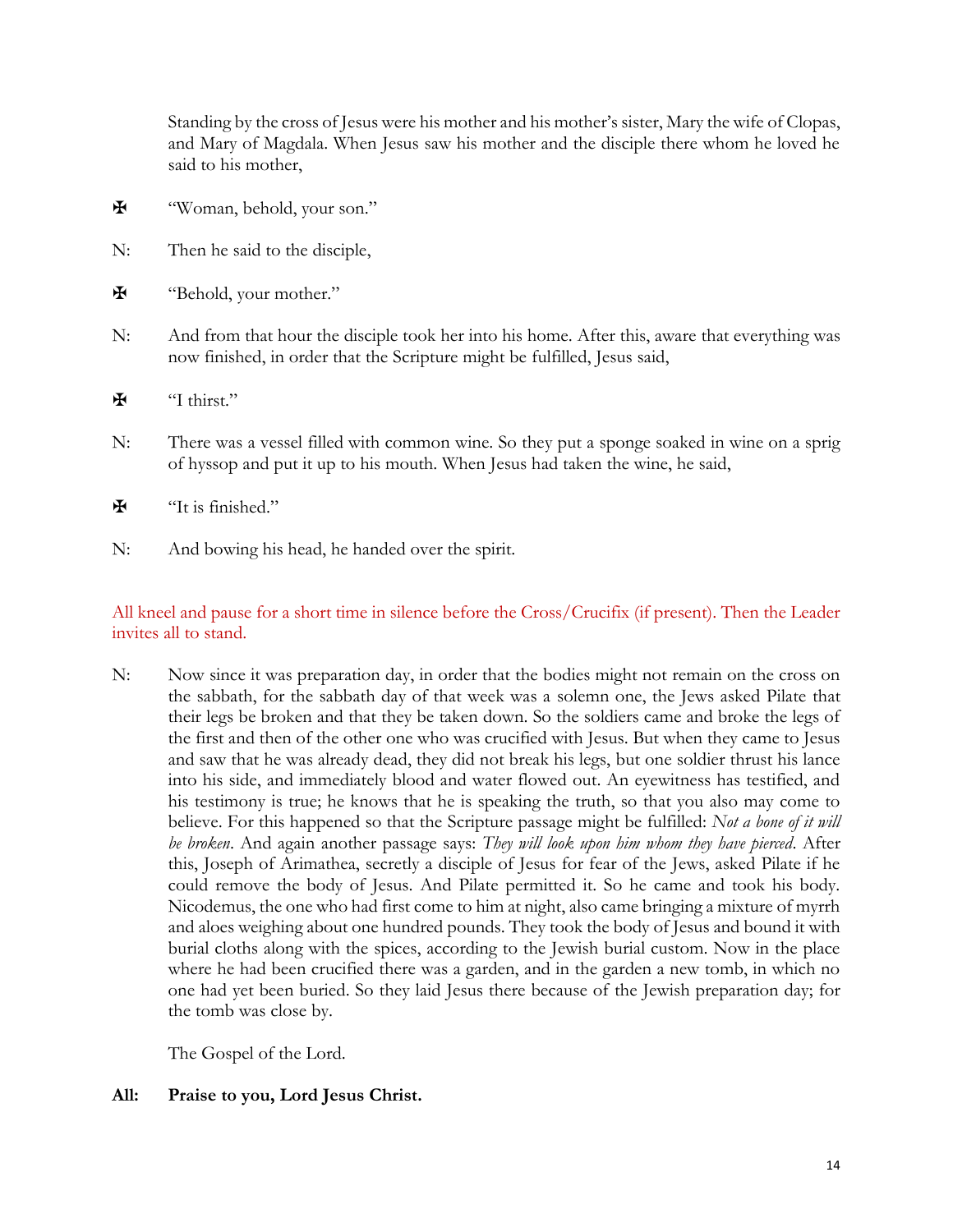# **The Intercessions**

| Leader: | We join our prayers with our brothers and sisters around the world. Please respond:<br>Lord, hear our prayer.                                                                                                             |  |
|---------|---------------------------------------------------------------------------------------------------------------------------------------------------------------------------------------------------------------------------|--|
| Reader: | I. For the Church.                                                                                                                                                                                                        |  |
| Pause   |                                                                                                                                                                                                                           |  |
|         | That God will guide her in spreading the Good News of Jesus Christ and to serve all<br>who are in need. Let us pray to the Lord. R.                                                                                       |  |
| Reader: | II. For the Pope.                                                                                                                                                                                                         |  |
| Pause   |                                                                                                                                                                                                                           |  |
|         | That God will protect Pope Francis and continue to inspire him in his leadership of<br>the Church around the world. Let us pray to the Lord. R.                                                                           |  |
| Reader: | III. For all members of the Church.                                                                                                                                                                                       |  |
| Pause   |                                                                                                                                                                                                                           |  |
|         | That God will guide all Bishops, Priests, Deacons, and Lay Faithful to share their gifts<br>in service to others. Let us pray to the Lord. R.                                                                             |  |
| Reader: | IV. For catechumens.                                                                                                                                                                                                      |  |
| Pause   |                                                                                                                                                                                                                           |  |
|         | That God will strengthen all catechumens, those preparing for baptism, as they enter<br>the Church this Easter Season. Let us pray to the Lord. R.                                                                        |  |
| Reader: | V. For Christian unity.                                                                                                                                                                                                   |  |
| Pause   |                                                                                                                                                                                                                           |  |
|         | That God will gather all those who share a belief in his Son, Jesus Christ to journey<br>with one another in faith and service. Let us pray to the Lord. R.                                                               |  |
| Reader: | VI. For the Jewish People.                                                                                                                                                                                                |  |
| Pause   |                                                                                                                                                                                                                           |  |
| Reader: | That God will be present to all those who are of the Jewish faith and that they may<br>grow closer to him by recognizing his loving kindness. Let us pray to the Lord. R.<br>VII. For those who do not believe in Christ. |  |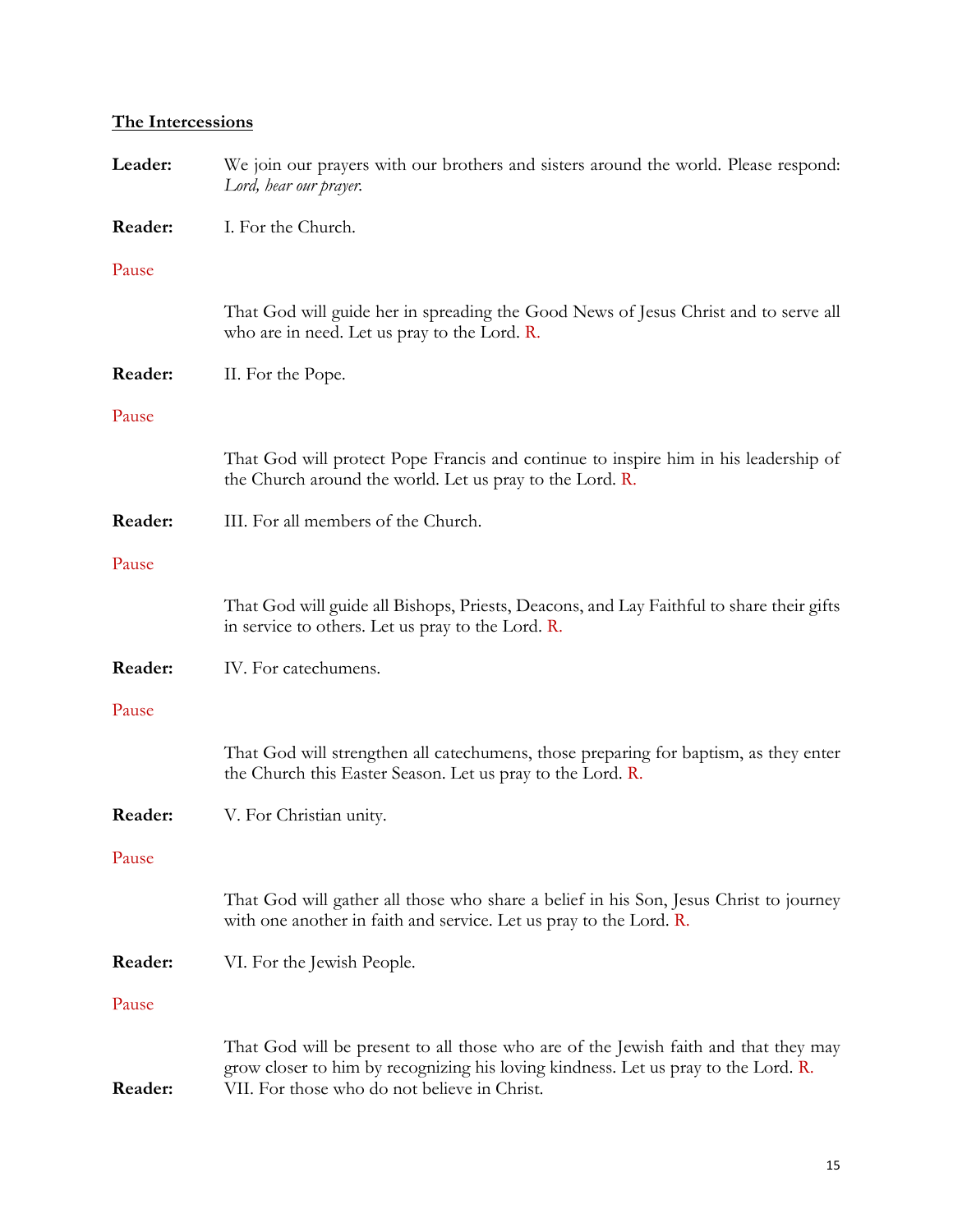|  | . | ۰, | × |
|--|---|----|---|

|                   | That God will be present to all those who seek the love and mercy which comes from<br>following Jesus Christ. Let us pray to the Lord. R.                                                                  |  |
|-------------------|------------------------------------------------------------------------------------------------------------------------------------------------------------------------------------------------------------|--|
| Reader:           | VIII. For those who do not believe in God.                                                                                                                                                                 |  |
| Pause             |                                                                                                                                                                                                            |  |
|                   | That God will aid in allowing himself to be known through the witness of service,<br>love, and peace of his Church. Let us pray to the Lord. R.                                                            |  |
| Reader:           | IX. For those in public office.                                                                                                                                                                            |  |
| Pause             |                                                                                                                                                                                                            |  |
|                   | That God will guide those in government offices to serve the needs of all people,<br>especially the poor and most vulnerable. Let us pray to the Lord. R.                                                  |  |
| Reader:           | X. For all those in need.                                                                                                                                                                                  |  |
| Pause             |                                                                                                                                                                                                            |  |
|                   | That God will hear their prayers and answer them in their time of need, bringing<br>healing, comfort, mercy, peace, forgiveness, and love. Let us pray to the Lord. R.                                     |  |
| Reader:           | XI. For all who are impacted by the Coronavirus epidemic.                                                                                                                                                  |  |
| Pause             |                                                                                                                                                                                                            |  |
|                   | Grant us all the grace to persevere in hope as we share in the Cross of Jesus your Son,<br>that we may come to know the fullness of peace that flows from his Resurrection. Let<br>us pray to the Lord. R. |  |
| <b>Our Father</b> |                                                                                                                                                                                                            |  |
| Leader:           | Remember us Lord when you come into your kingdom and teach us to pray as you<br>taught us:                                                                                                                 |  |
| All:              | Our Father                                                                                                                                                                                                 |  |
|                   | Conclusion (Prayer from the Liturgy of the Hours)                                                                                                                                                          |  |
| Leader:           | Let us pray.<br>Father,<br>look with love upon your people,<br>the love which our Lord Jesus Christ showed us<br>when he delivered himself to evil men                                                     |  |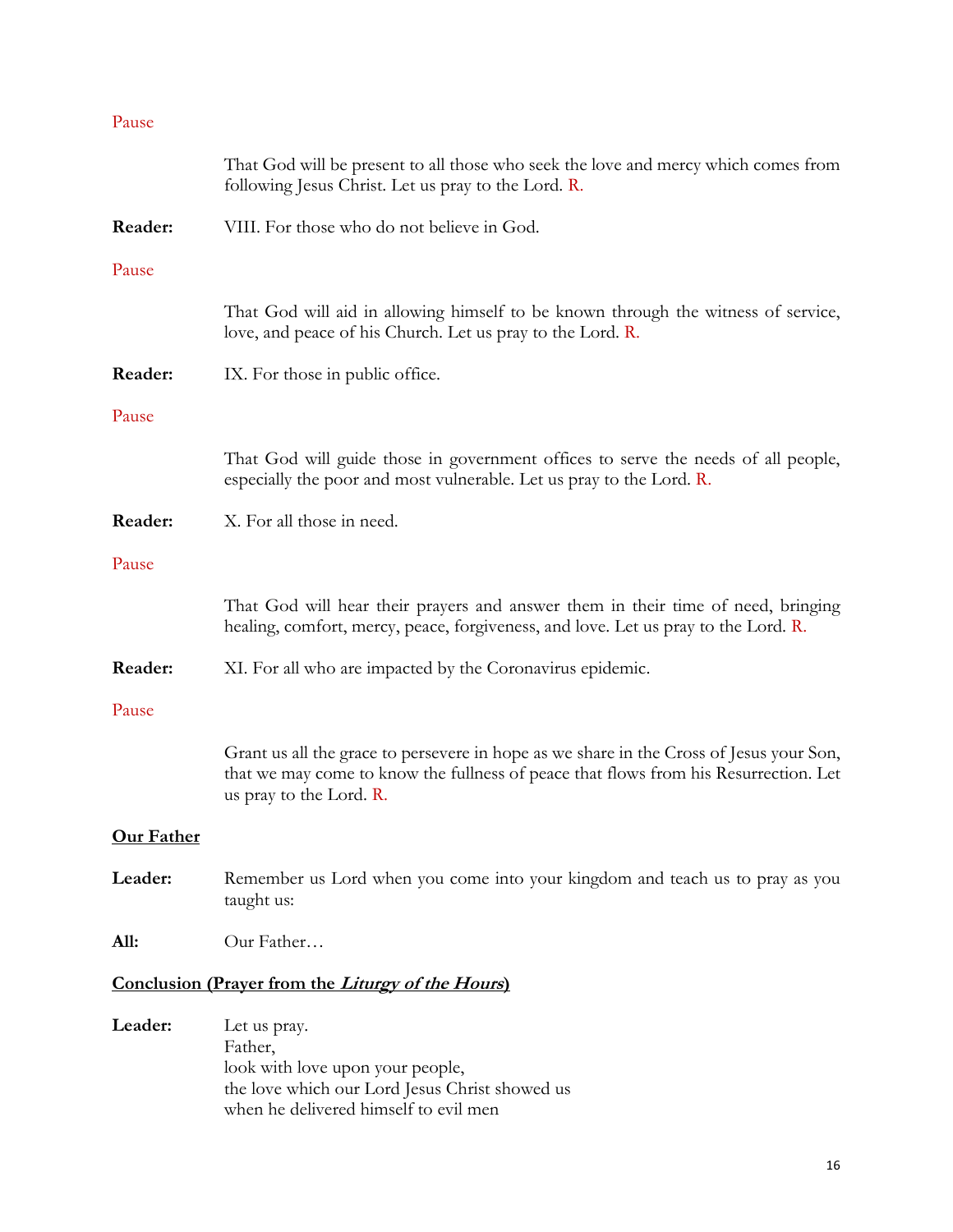and suffered the agony of the cross, for he lives and reigns with you and the Holy Spirit, one God, for ever and ever.

**All:** Amen.

If there is no Cross/Crucifix present, the Leader leads the Sign of the Cross and all depart quietly or continue to spend some time in quiet prayer.

Or:

### **Adoration of the Cross (if a Cross/Crucifix is present)**

Turns to the Cross/Crucifix present.

**Leader:** We adore you, O Christ, and we praise you,

All: for by your holy cross, you have redeemed the world.

The Leader reverences the Cross with a gesture, then makes a Sign of the Cross in silence. Invite others to do the same.

Depart quietly or continue to spend some time in quiet prayer.

Besides the candle, the cross/crucifix and red cloth can preferably be left up for prayer time throughout the day until Saturday evening. Encourage those in the household to spend some additional in quiet prayer throughout the remainder of the day/evening and into Saturday morning.

Excerpts from the English translation of *Lectionary for Mass* © 1969, 1981, 1997, International Commission on English in the Liturgy Corporation, (ICEL); excerpts from the English translation of *The Roman Missal* © 2010, ICEL; excerpts from the English translation of *Book of Blessings* © 1988, ICEL; excerpts from the English translation of The Liturgy of the Hours © 1974, ICEL. All rights reserved. Song: 'Were You There' African-American Spiritual, before 1899. Setting: attr. Charles Winfred Douglas, 1940. copyright: public domain. Edited: Michael Poradek, Diocese of Gary; 2020.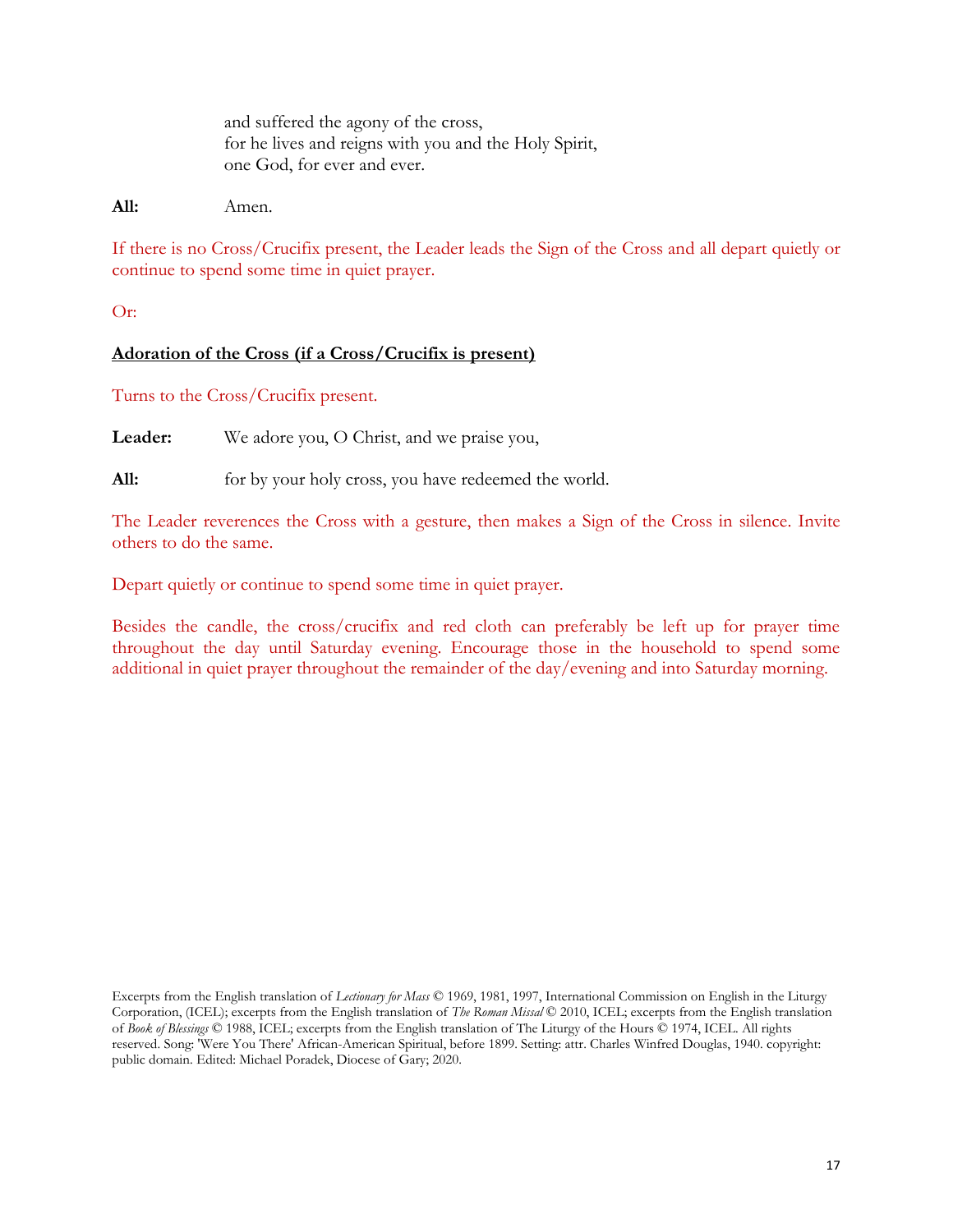# **A Celebration of the Word for Holy Saturday Evening**

Sample Prayer Service at Home Without Mass

In the evening, gather together to celebrate the start of the Easter Season, normally celebrated at the great Easter Vigil. A simple prayer space can be created with white/gold table clothes, candles, crucifix, and/or plants and flowers. If Holy Water is available, place in a small bowl. If the hymn is unfamiliar, you may find it on the internet (example: YouTube), shorten it, or simply conclude the prayer time. A leader should divide up the roles and adjust the service as necessary to make sure everyone is able to participate.

Light candles and turn off other lights; use another light for reading if necessary.

#### **Introduction**

All make the Sign of the Cross together.

| Leader:          | In the name of the Father, and of the Son, and of the Holy Spirit.                                                                                                                                                                                                                                                                                                                                                                                                                                                                                                                                                                                                                                                                                                                                   |  |
|------------------|------------------------------------------------------------------------------------------------------------------------------------------------------------------------------------------------------------------------------------------------------------------------------------------------------------------------------------------------------------------------------------------------------------------------------------------------------------------------------------------------------------------------------------------------------------------------------------------------------------------------------------------------------------------------------------------------------------------------------------------------------------------------------------------------------|--|
| All:             | Amen.                                                                                                                                                                                                                                                                                                                                                                                                                                                                                                                                                                                                                                                                                                                                                                                                |  |
| Leader:          | Having walked with Jesus by remembering his Passion and Death, tonight we begin<br>the celebration of his Resurrection from the Dead with the Church around the world<br>this Easter. While we cannot be with our parish family tonight, we remember that we<br>are united to them in prayer as we celebrate with Easter joy until we can be with them<br>again. Let us first remember how God has always been with us, from the creation of<br>the world and through all time.                                                                                                                                                                                                                                                                                                                      |  |
| <b>Reading I</b> | Genesis 1:1, 26-31A                                                                                                                                                                                                                                                                                                                                                                                                                                                                                                                                                                                                                                                                                                                                                                                  |  |
| Reader:          | Let us first listen to a reading from the Book of Genesis:                                                                                                                                                                                                                                                                                                                                                                                                                                                                                                                                                                                                                                                                                                                                           |  |
|                  | In the beginning, when God created the heavens and the earth,<br>God said: "Let us make man in our image, after our likeness.<br>Let them have dominion over the fish of the sea,<br>the birds of the air, and the cattle,<br>and over all the wild animals<br>and all the creatures that crawl on the ground."<br>God created man in his image;<br>in the image of God he created him;<br>male and female he created them.<br>God blessed them, saying:<br>"Be fertile and multiply;<br>fill the earth and subdue it.<br>Have dominion over the fish of the sea, the birds of the air,<br>and all the living things that move on the earth."<br>God also said:<br>"See, I give you every seed-bearing plant all over the earth<br>and every tree that has seed-bearing fruit on it to be your food; |  |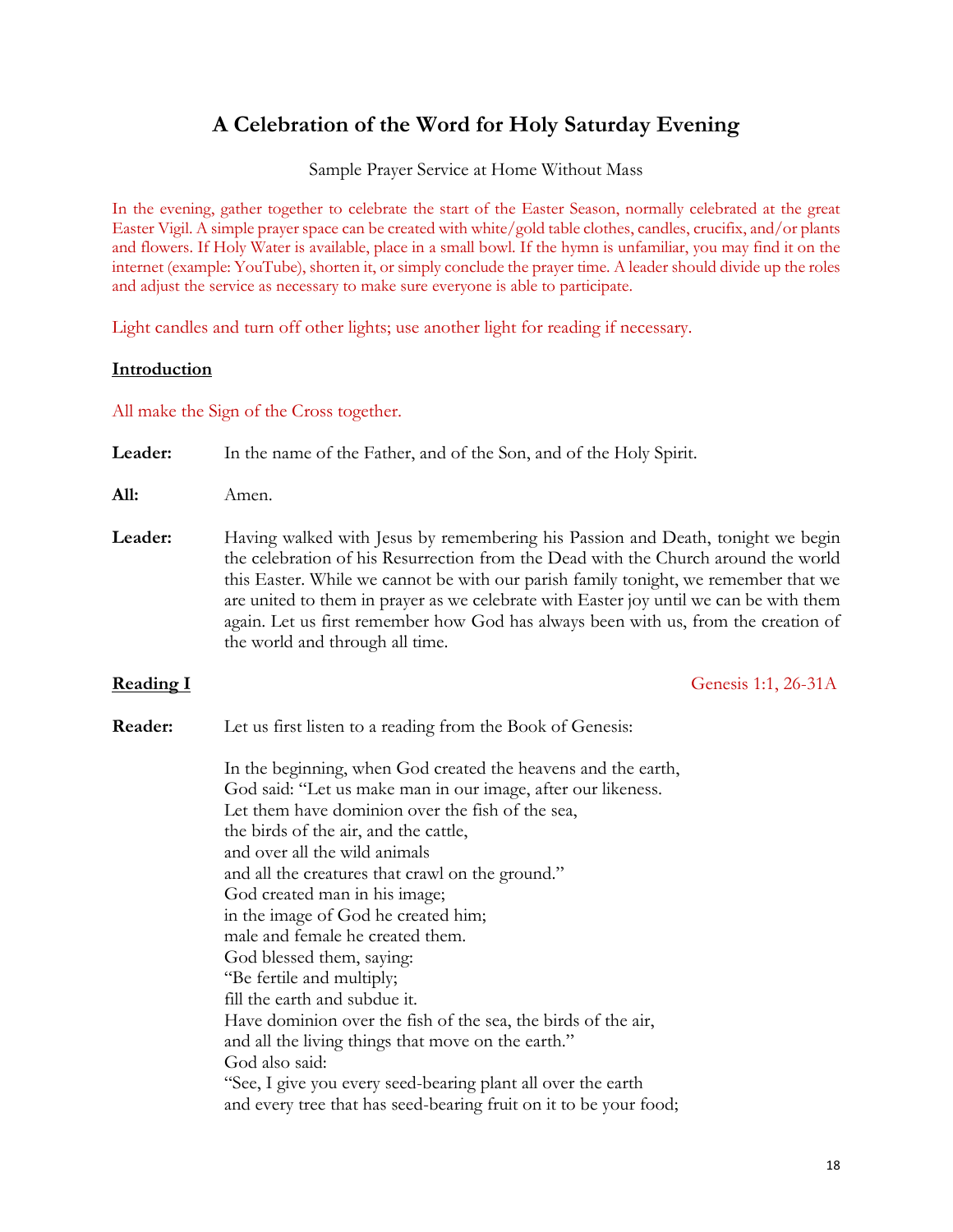and to all the animals of the land, all the birds of the air, and all the living creatures that crawl on the ground, I give all the green plants for food." And so it happened. God looked at everything he had made, and found it very good.

The Word of the Lord

**All:** Thanks be to God

#### Pause for silent prayer.

**Reading II** Exodus 14:15—15:1

**Reader:** Let us first listen to a reading from the Book of Exodus: The LORD said to Moses, "Why are you crying out to me? Tell the Israelites to go forward. And you, lift up your staff and, with hand outstretched over the sea, split the sea in two, that the Israelites may pass through it on dry land. But I will make the Egyptians so obstinate that they will go in after them. Then I will receive glory through Pharaoh and all his army, his chariots and charioteers. The Egyptians shall know that I am the LORD, when I receive glory through Pharaoh and his chariots and charioteers." The angel of God, who had been leading Israel's camp, now moved and went around behind them. The column of cloud also, leaving the front, took up its place behind them, so that it came between the camp of the Egyptians and that of Israel. But the cloud now became dark, and thus the night passed without the rival camps coming any closer together all night long. Then Moses stretched out his hand over the sea, and the LORD swept the sea with a strong east wind throughout the night and so turned it into dry land. When the water was thus divided, the Israelites marched into the midst of the sea on dry land, with the water like a wall to their right and to their left. The Egyptians followed in pursuit;

all Pharaoh's horses and chariots and charioteers went after them right into the midst of the sea.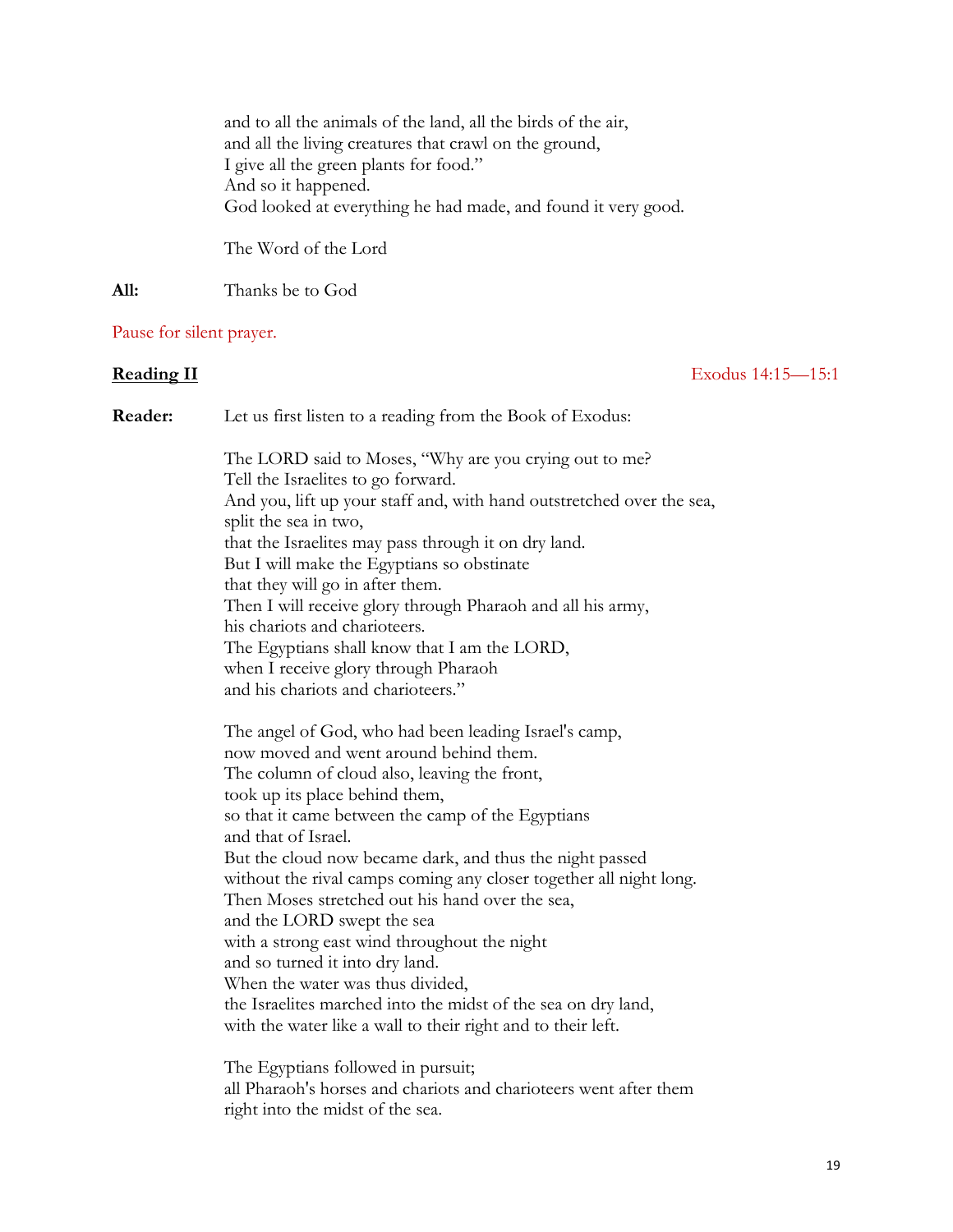In the night watch just before dawn the LORD cast through the column of the fiery cloud upon the Egyptian force a glance that threw it into a panic; and he so clogged their chariot wheels that they could hardly drive. With that the Egyptians sounded the retreat before Israel, because the LORD was fighting for them against the Egyptians. Then the LORD told Moses, "Stretch out your hand over the sea, that the water may flow back upon the Egyptians, upon their chariots and their charioteers." So Moses stretched out his hand over the sea, and at dawn the sea flowed back to its normal depth. The Egyptians were fleeing head on toward the sea, when the LORD hurled them into its midst. As the water flowed back, it covered the chariots and the charioteers of Pharaoh's whole army which had followed the Israelites into the sea. Not a single one of them escaped. But the Israelites had marched on dry land through the midst of the sea, with the water like a wall to their right and to their left. Thus the LORD saved Israel on that day from the power of the Egyptians. When Israel saw the Egyptians lying dead on the seashore and beheld the great power that the LORD had shown against the Egyptians, they feared the LORD and believed in him and in his servant Moses.

Then Moses and the Israelites sang this song to the LORD: I will sing to the LORD, for he is gloriously triumphant; horse and chariot he has cast into the sea.

The Word of the Lord.

**All:** Thanks be to God

Pause for silent prayer.

Gospel Acclamation (Alleluia)

Turn on lights in the space.

**Reader:** Alleluia, alleluia, alleluia!

**All:** Alleluia, alleluia, alleluia!

**Reader:** Give thanks to the LORD, for he is good,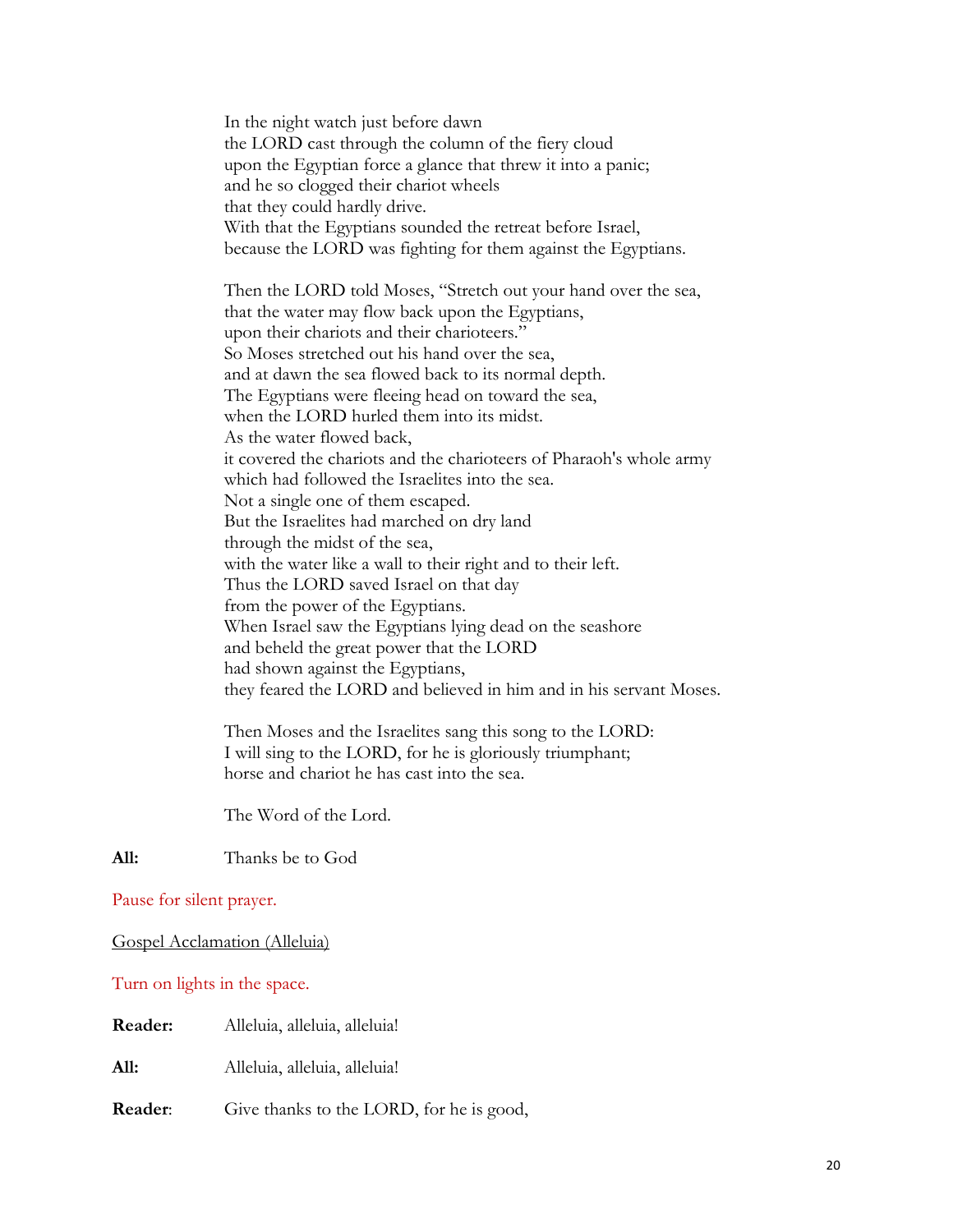for his mercy endures forever. Let the house of Israel say, "His mercy endures forever."

**All:** Alleluia, alleluia, alleluia!

#### **Gospel Reading** Matthew 28:1-10

**Reader:** Let us listen to the words of the Holy Gospel according to Matthew:

After the sabbath, as the first day of the week was dawning, Mary Magdalene and the other Mary came to see the tomb. And behold, there was a great earthquake; for an angel of the Lord descended from heaven, approached, rolled back the stone, and sat upon it. His appearance was like lightning and his clothing was white as snow. The guards were shaken with fear of him and became like dead men. Then the angel said to the women in reply, "Do not be afraid! I know that you are seeking Jesus the crucified. He is not here, for he has been raised just as he said. Come and see the place where he lay. Then go quickly and tell his disciples, 'He has been raised from the dead, and he is going before you to Galilee; there you will see him.' Behold, I have told you."

Then they went away quickly from the tomb, fearful yet overjoyed, and ran to announce this to his disciples. And behold, Jesus met them on their way and greeted them. They approached, embraced his feet, and did him homage. Then Jesus said to them, "Do not be afraid. Go tell my brothers to go to Galilee, and there they will see me."

The Gospel of the Lord

All: Praise to you, Lord Jesus Christ.

#### **Renewal of Baptismal Promises**

**Leader:** When we were Baptized, we were joined to the same death and resurrection of Jesus Christ. We will now renew our baptismal promises. If so, say "I do" to each promise: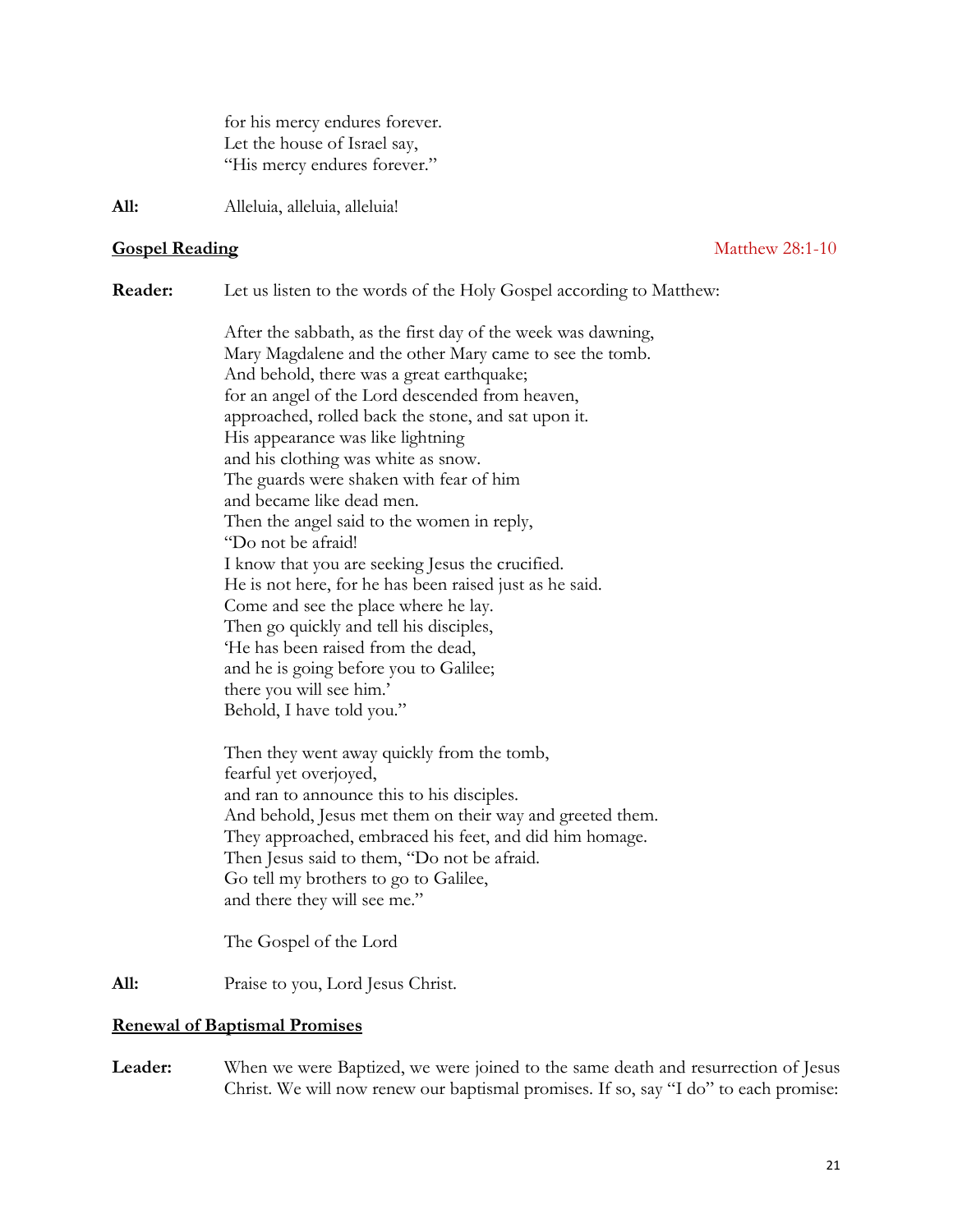| Leader:         | Do you renounce Satan?                                                                                                                                                                                      |  |
|-----------------|-------------------------------------------------------------------------------------------------------------------------------------------------------------------------------------------------------------|--|
| All:            | I do.                                                                                                                                                                                                       |  |
| Leader:         | And all his works?                                                                                                                                                                                          |  |
| All:            | I do.                                                                                                                                                                                                       |  |
| Leader:<br>All: | And all his empty show?<br>I do.                                                                                                                                                                            |  |
| Leader:         | Do you believe in God,<br>the Father almighty,<br>Creator of heaven and earth?                                                                                                                              |  |
| All:            | I do.                                                                                                                                                                                                       |  |
| Leader:         | Do you believe in Jesus Christ, his only Son, our Lord,<br>who was born of the Virgin Mary,<br>suffered death and was buried,<br>rose again from the dead<br>and is seated at the right hand of the Father? |  |
| All:            | I do.                                                                                                                                                                                                       |  |
| Leader:         | Do you believe in the Holy Spirit, the holy Catholic Church,<br>the communion of saints, the forgiveness of sins,<br>the resurrection of the body, and life everlasting?                                    |  |
| All:            | I do.                                                                                                                                                                                                       |  |
| Leader:         | May the Lord bless and give us strength to live these baptismal promises in our lives,<br>now and always.                                                                                                   |  |
| All:            | Amen.                                                                                                                                                                                                       |  |

If Holy Water is present: the Leader signs themselves with Holy Water with the Sign of the Cross and invites others to do the same.

### **Intercessions**

| Leader: | As we celebrate the victory of Christ Jesus over death, let us remember all those who<br>are in need with our prayers. Please respond: Lord, hear our prayer. |
|---------|---------------------------------------------------------------------------------------------------------------------------------------------------------------|
| Reader: | For the Church and her leaders, that all may follow in the example of Christ, the Good<br>Shepherd, who laid down his life. Let us pray to the Lord. R.       |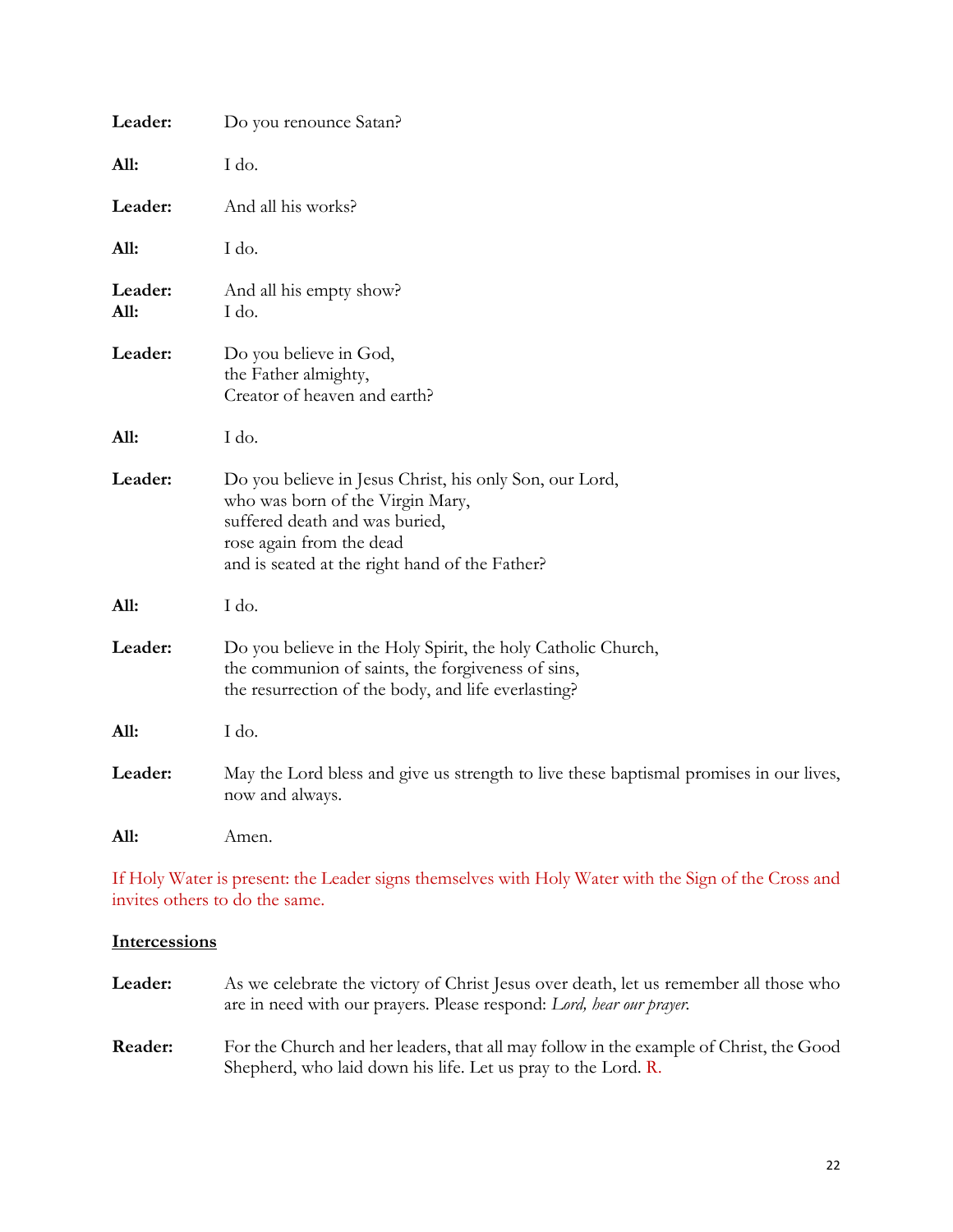| Reader: | For the whole world, that peace may always be present and that there may be an end<br>to war and violence. Let us pray to the Lord. R.                                     |
|---------|----------------------------------------------------------------------------------------------------------------------------------------------------------------------------|
| Reader: | For all who are sick. May they too experience the joy of the Easter season and be<br>strengthened by Christ during their illness. Let us pray to the Lord. R.              |
| Reader: | That all our friends and friends, especially those who cannot be with us for Easter,<br>experience a blessed Easter and be with us again soon. Let us pray to the Lord. R. |
| Reader: | For all who have died.                                                                                                                                                     |

Insert names of family and friends who have died, or simply pause.

May they experience the joy of the resurrection and be united with Christ in heaven. Let us pray to the Lord. R.

#### **Our Father**

Leader: Let us pray as Jesus taught us:

**All:** Our Father…

### **Conclusion (Prayer from the Liturgy of the Hours)**

**Leader:** Let us pray.

| All-powerful and ever-living God,                       |
|---------------------------------------------------------|
| your only Son went down among the dead                  |
| and rose again in glory.                                |
| In your goodness                                        |
| raise up your faithful people,                          |
| buried with him in baptism,                             |
| to be one with him                                      |
| in the eternal life of heaven,                          |
| where he lives and reigns with you and the Holy Spirit, |
| one God, for ever and ever.                             |
|                                                         |

**All:** Amen.

All make the Sign of the Cross together.

**Leader:** May the Lord bless, protect us from all evil, and bring us to everlasting life.

**All:** Amen.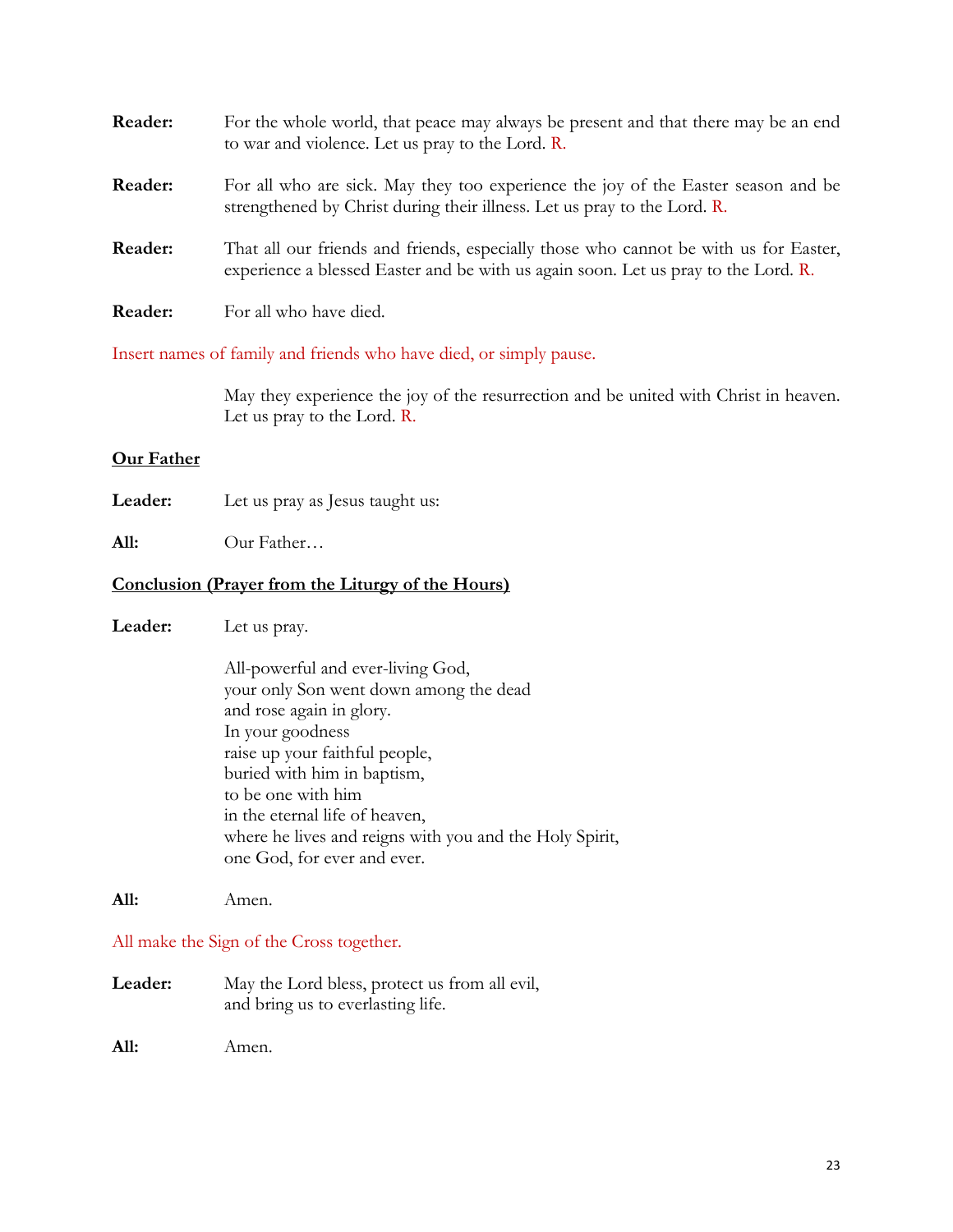#### **Hymn Jesus Christ is Risen Today**

Jesus Christ is ris'n today, Alleluia! our triumphant holy day, Alleluia! who did once upon the cross Alleluia! suffer to redeem our loss. Alleluia!

Hymns of praise then let us sing Alleluia! unto Christ our heav'nly King, Alleluia! who endured the cross and grave, Alleluia! sinners to redeem and save. Alleluia!

But the pains which he endured, Alleluia! our salvation have procured; Alleluia! now above the sky he's King, Alleluia! where the angels ever sing. Alleluia!

Sing we to our God above Alleluia! praise eternal as his love; Alleluia! praise him, all ye heav'nly host, Alleluia! Father, Son, and Holy Ghost. Alleluia!

Besides the candle, the prayer space can be kept up in the home for the next day.

Excerpts from the English translation of *Lectionary for Mass* © 1969, 1981, 1997, International Commission on English in the Liturgy Corporation, (ICEL); excerpts from the English translation of *The Roman Missal* © 2010, ICEL; excerpts from the English translation of *Book of Blessings* © 1988, ICEL; excerpts from the English translation of The Liturgy of the Hours © 1974, ICEL. All rights reserved. Hymn: Jesus Christ is Risen Today (Surrexit Christus hodie) Meter: 7.7.7.7 with alleluia Source: Verse 1 based on Latin hymn, 14th cent. Copyright: Public Domain. Edited: Michael Poradek, Diocese of Gary; 2020.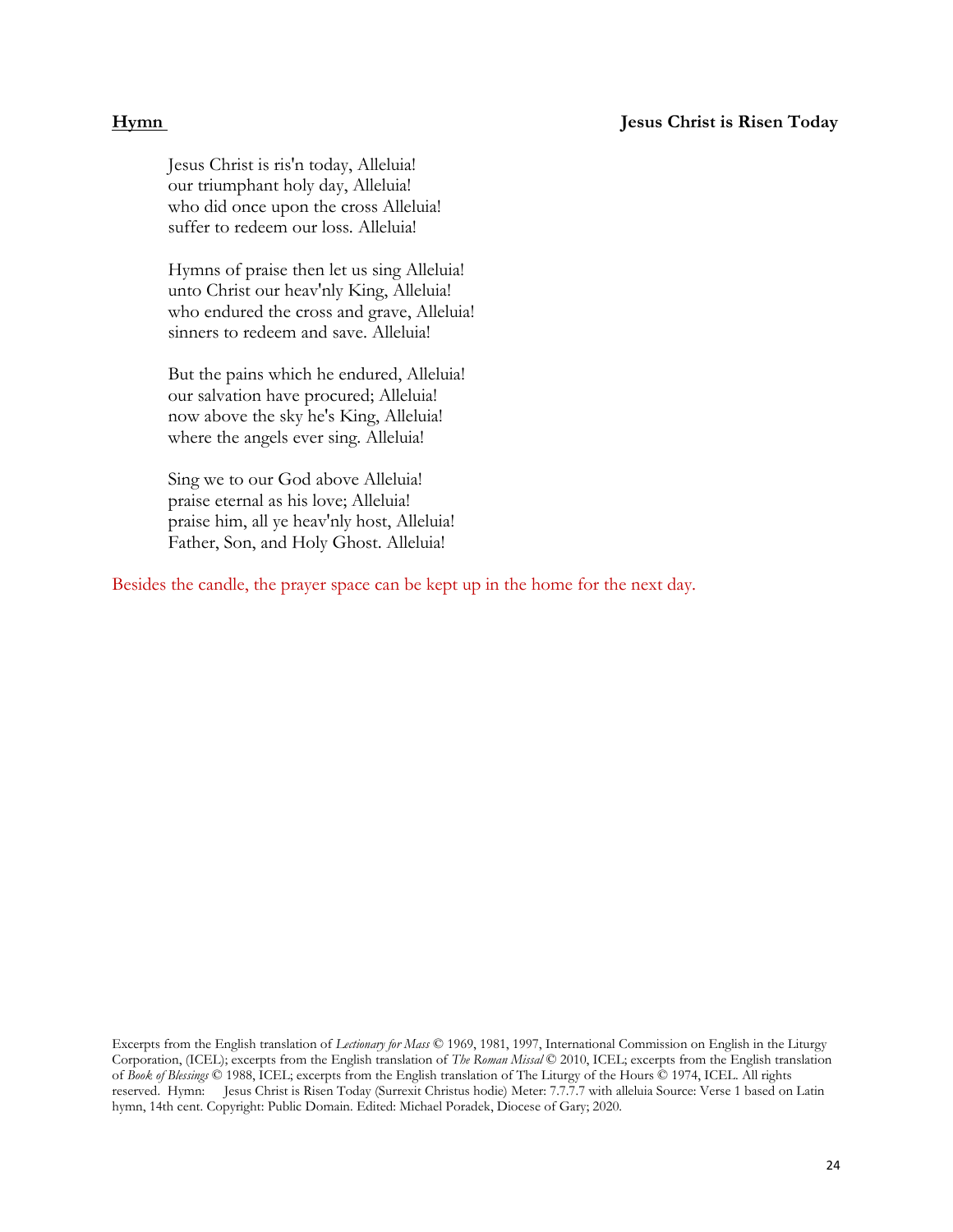# **A Celebration of the Word for Easter Sunday**

Sample Prayer Service at Home Without Mass or before the Easter Meal

Continue to celebrate Easter Sunday with these prayers in the morning and/or before for the First Meal of Easter with the following traditional blessing. A simple prayer space can be created with white/gold table clothes, candles, crucifix, and/or plants and flowers; or, the prayer could be moved into the kitchen before the Easter Meal with at least some of the foods for the meal present which remind us of this festive season and God's bountiful love. If Holy Water is available, place in a small bowl for use. If the hymn is unfamiliar, you may find it on the internet (example: YouTube), shorten it, or simply move on to the other prayers. A leader should divide up the roles and adjust the service as necessary to make sure everyone is able to participate.

#### **Hymn Alleluia! Alleluia! Let the Holy Anthem Rise**

1 Alleluia! Alleluia! Let the holy anthem rise, And the choirs of heaven chant it In the temple of the skies; Let the mountains skip with gladness, And the joyful valleys ring With Hosannas in the highest To our Savior and our King.

2 Alleluia! Alleluia! Like the sun from out the wave, Christ has risen up in triumph From the darkness of the grave, Glorious splendor of the nations, And the lamp of endless day; Christ the very Lord of glory Who is risen up today.

3. Alleluia! Alleluia! Blessed Jesus, make us rise From the life of this corruption To the life that never dies. May your glory be our portion When the days of time are past, And the dead shall be awakened By the trumpet's mighty blast.

#### **Introduction**

#### All make the Sign of the Cross together.

**Leader:** In the name of the Father, and of the Son, and of the Holy Spirit.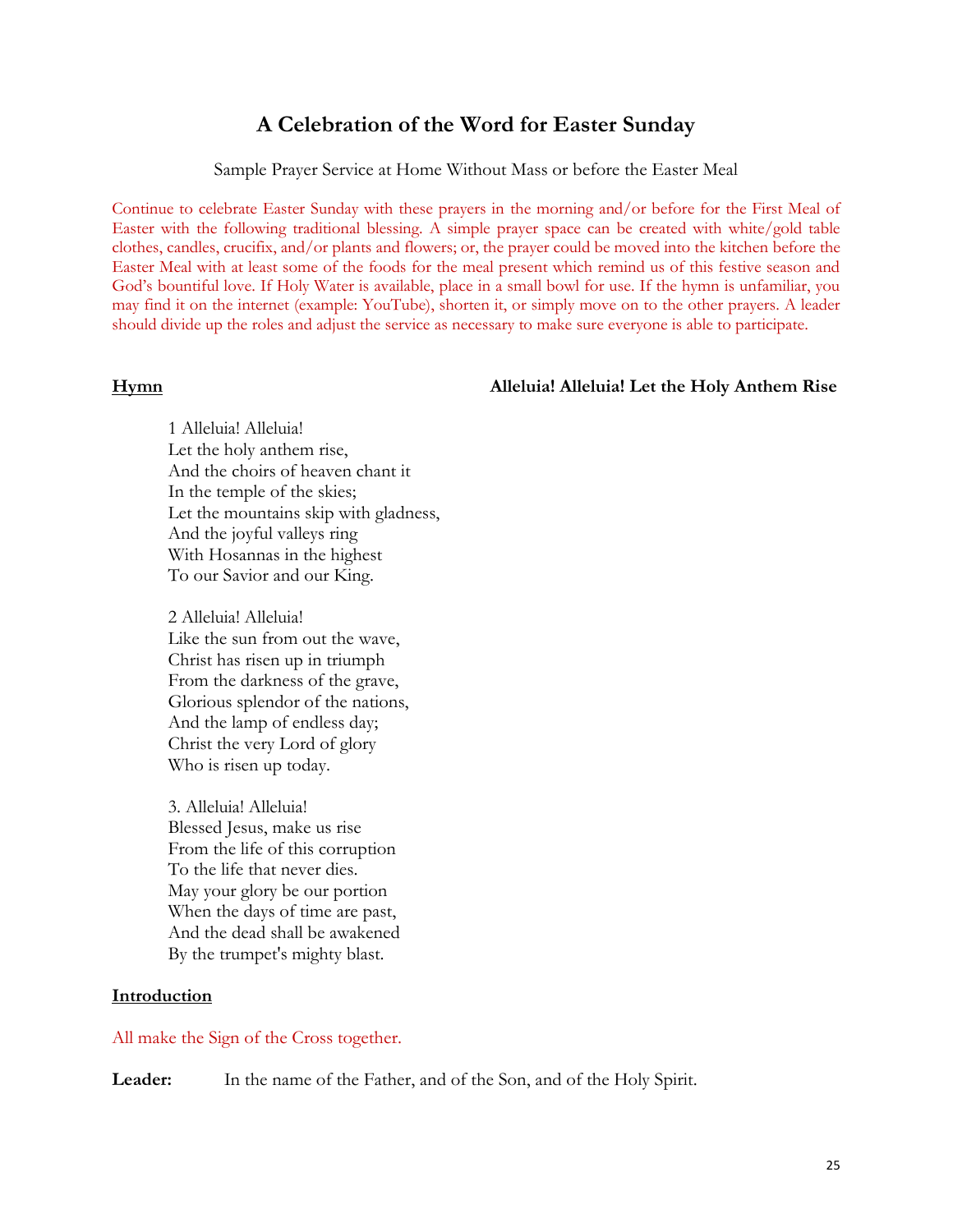| All:                                                                                                                               | Amen.                                                                                                                                                                                                                                                                                                                                                                                                                                                                                                                                                                                                                                                                                                                                                                                                                                                                                                                                                                                                                                               |  |
|------------------------------------------------------------------------------------------------------------------------------------|-----------------------------------------------------------------------------------------------------------------------------------------------------------------------------------------------------------------------------------------------------------------------------------------------------------------------------------------------------------------------------------------------------------------------------------------------------------------------------------------------------------------------------------------------------------------------------------------------------------------------------------------------------------------------------------------------------------------------------------------------------------------------------------------------------------------------------------------------------------------------------------------------------------------------------------------------------------------------------------------------------------------------------------------------------|--|
| Leader:                                                                                                                            | Throughout Lent we prepared for Easter by prayer, fasting, and works of service and<br>charity. When we gather during this feast of Easter, we remember it is the Risen Christ<br>who now fills us with joy, for he has conquered death. Alleluia!                                                                                                                                                                                                                                                                                                                                                                                                                                                                                                                                                                                                                                                                                                                                                                                                  |  |
| <b>Reading I</b>                                                                                                                   | John 20:1-9                                                                                                                                                                                                                                                                                                                                                                                                                                                                                                                                                                                                                                                                                                                                                                                                                                                                                                                                                                                                                                         |  |
| Reader I:                                                                                                                          | Let us listen to the Gospel according to John:                                                                                                                                                                                                                                                                                                                                                                                                                                                                                                                                                                                                                                                                                                                                                                                                                                                                                                                                                                                                      |  |
|                                                                                                                                    | On the first day of the week,<br>Mary of Magdala came to the tomb early in the morning,<br>while it was still dark,<br>and saw the stone removed from the tomb.<br>So she ran and went to Simon Peter<br>and to the other disciple whom Jesus loved, and told them,<br>"They have taken the Lord from the tomb,<br>and we don't know where they put him."<br>So Peter and the other disciple went out and came to the tomb.<br>They both ran, but the other disciple ran faster than Peter<br>and arrived at the tomb first;<br>he bent down and saw the burial cloths there, but did not go in.<br>When Simon Peter arrived after him,<br>he went into the tomb and saw the burial cloths there,<br>and the cloth that had covered his head,<br>not with the burial cloths but rolled up in a separate place.<br>Then the other disciple also went in,<br>the one who had arrived at the tomb first,<br>and he saw and believed.<br>For they did not yet understand the Scripture<br>that he had to rise from the dead.<br>The Gospel of the Lord. |  |
| All:                                                                                                                               | Praise to you, Lord Jesus Christ.                                                                                                                                                                                                                                                                                                                                                                                                                                                                                                                                                                                                                                                                                                                                                                                                                                                                                                                                                                                                                   |  |
| NOTE: If the baptismal promises were not renewed the night before, you may renew them now.<br>Otherwise, skip to the next section. |                                                                                                                                                                                                                                                                                                                                                                                                                                                                                                                                                                                                                                                                                                                                                                                                                                                                                                                                                                                                                                                     |  |

- **Leader:** When we were Baptized, we were joined to the same death and resurrection of Jesus Christ. We will now renew our baptismal promises. If so, say "I do" to each promise:
- Leader: Do you renounce Satan?
- **All:** I do.
- **Leader:** And all his works?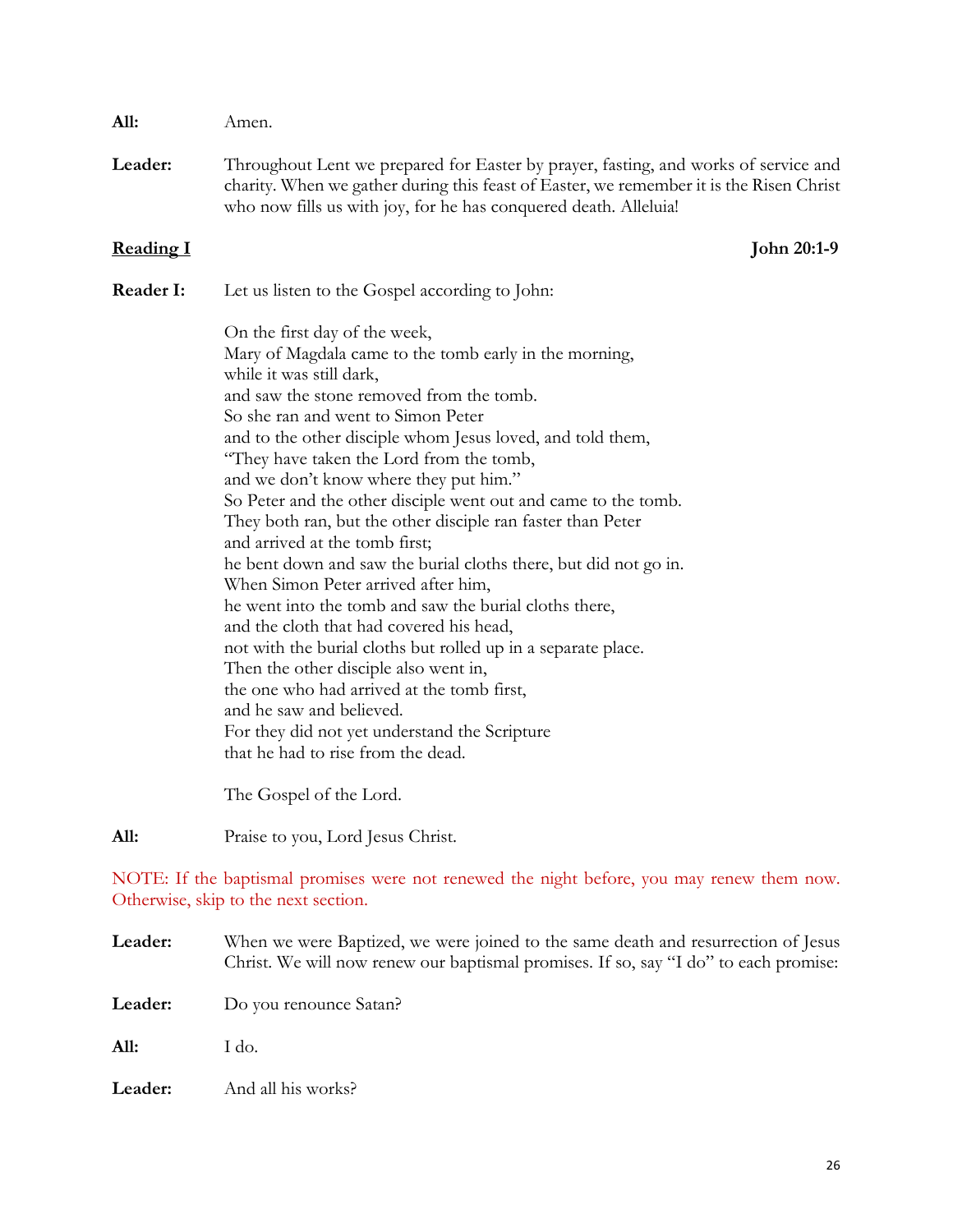| All:    | I do.                                                                                                                                                                                                       |  |
|---------|-------------------------------------------------------------------------------------------------------------------------------------------------------------------------------------------------------------|--|
| Leader: | And all his empty show?                                                                                                                                                                                     |  |
| All:    | I do.                                                                                                                                                                                                       |  |
| Leader: | Do you believe in God,<br>the Father almighty,<br>Creator of heaven and earth?                                                                                                                              |  |
| All:    | I do.                                                                                                                                                                                                       |  |
| Leader: | Do you believe in Jesus Christ, his only Son, our Lord,<br>who was born of the Virgin Mary,<br>suffered death and was buried,<br>rose again from the dead<br>and is seated at the right hand of the Father? |  |
| All:    | I do.                                                                                                                                                                                                       |  |
| Leader: | Do you believe in the Holy Spirit, the holy Catholic Church,<br>the communion of saints, the forgiveness of sins,<br>the resurrection of the body, and life everlasting?                                    |  |
| All:    | I do.                                                                                                                                                                                                       |  |
| Leader: | May the Lord bless and give us strength to live these baptismal promises in our lives,<br>now and always.                                                                                                   |  |
| All:    | Amen.                                                                                                                                                                                                       |  |

If Holy Water is present: the Leader signs themselves with Holy Water with the Sign of the Cross and invites others to do the same.

# **Intercessions [from the Book of Blessings]**

| Leader: | The Son of God who invites us to the Paschal feast stands ready to help. Let us call<br>upon him in our need. Please respond: Lord, hear our prayer. |
|---------|------------------------------------------------------------------------------------------------------------------------------------------------------|
| Reader: | That Easter may find us cleansed of sin and ready to live anew our Christian faith. Let<br>us pray to the Lord. R.                                   |
| Reader: | That the bread we share may be a reminder of the bread of life we share in the<br>Eucharist. Let us pray to the Lord. R.                             |
| Reader: | That we may be ready to give from our table to those who hunger and thirst. Let us<br>pray to the Lord. R.                                           |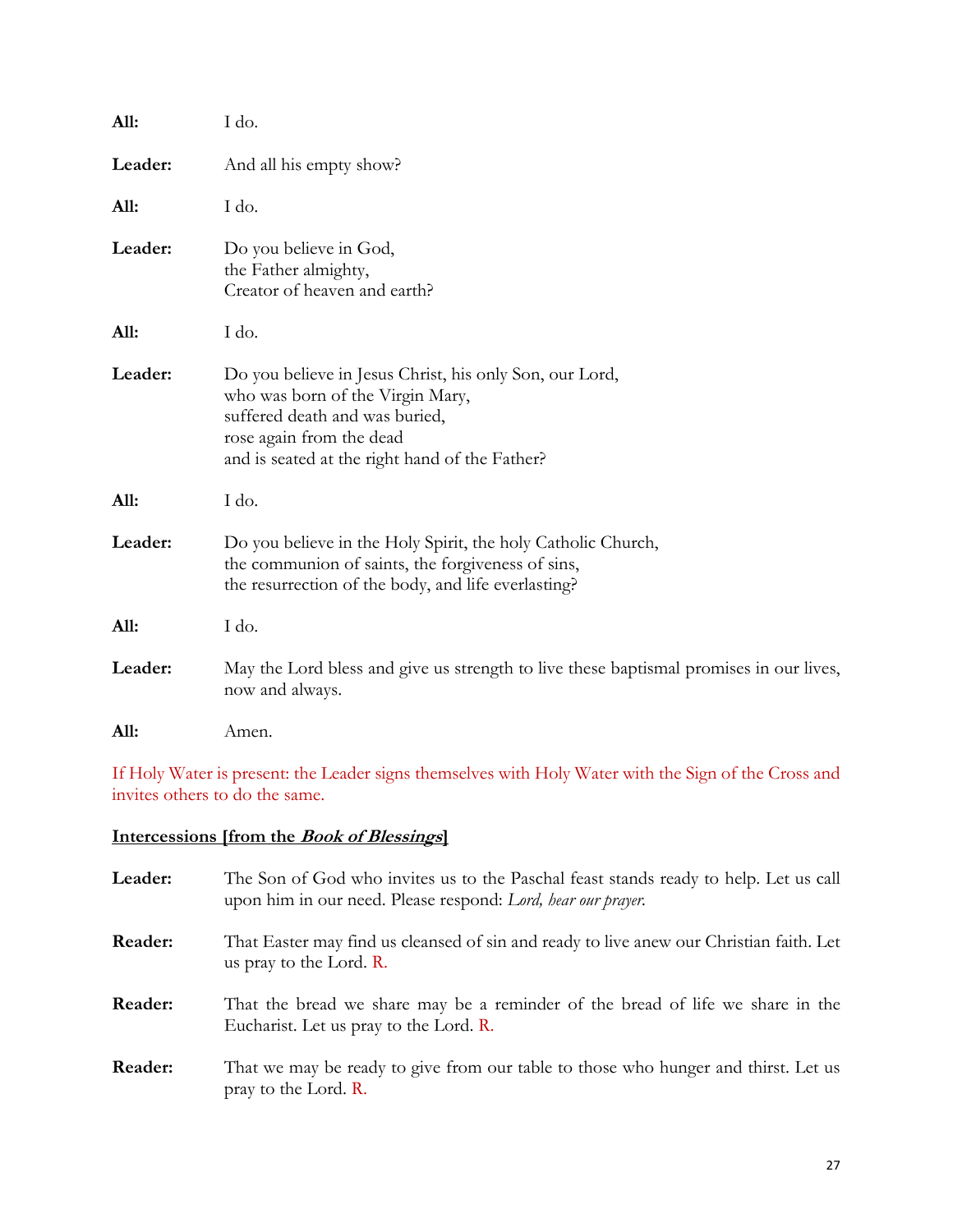| Reader:           | That all who are sick may be strengthened by the Risen Christ to overcome their illness<br>and those who care for them may be kept safe. Let us pray to the Lord. R. |
|-------------------|----------------------------------------------------------------------------------------------------------------------------------------------------------------------|
| Reader:           | That we may one day enjoy the banquet of the Lord in the heavenly kingdom. Let us<br>pray to the Lord. R.                                                            |
| <b>Our Father</b> |                                                                                                                                                                      |

| <b>Leader:</b> | Let us pray as Jesus taught us: |
|----------------|---------------------------------|
| A11:           | Our Father                      |

NOTE: If the food for the First Easter Meal is to be blessed, the Leader turns to the food and prays the following blessing prayer. If there is no food to be blessed, move to the conclusion.

### **Blessing of Food for the Easter Meal (Prayer from the Book of Blessings)**

| Leader:           | Let us pray.                                                                                                                                                                                                                                                                                                                                                                    |
|-------------------|---------------------------------------------------------------------------------------------------------------------------------------------------------------------------------------------------------------------------------------------------------------------------------------------------------------------------------------------------------------------------------|
|                   | God of glory,<br>the eyes of all turn to you<br>as we celebrate Christ's victory over sin and death.<br>Bless us and this food of our first Easter meal.<br>May we who gather at the Lord's table<br>continue to celebrate the joy of his resurrection<br>and be admitted finally to his heavenly banquet.<br>Grant this through Christ our Lord.                               |
| All:              | Amen.                                                                                                                                                                                                                                                                                                                                                                           |
| <b>Conclusion</b> |                                                                                                                                                                                                                                                                                                                                                                                 |
| Leader:           | Let us pray.                                                                                                                                                                                                                                                                                                                                                                    |
|                   | God our Father,<br>by raising Christ your Son<br>you conquered the power of death<br>and opened for us the way to eternal life.<br>Let our celebration today<br>raise us up and renew our lives<br>by the Spirit that is within us.<br>Grant this through our Lord Jesus Christ, your Son,<br>who lives and reigns with you and the Holy Spirit,<br>one God, for ever and ever. |
| All:              | Amen.                                                                                                                                                                                                                                                                                                                                                                           |